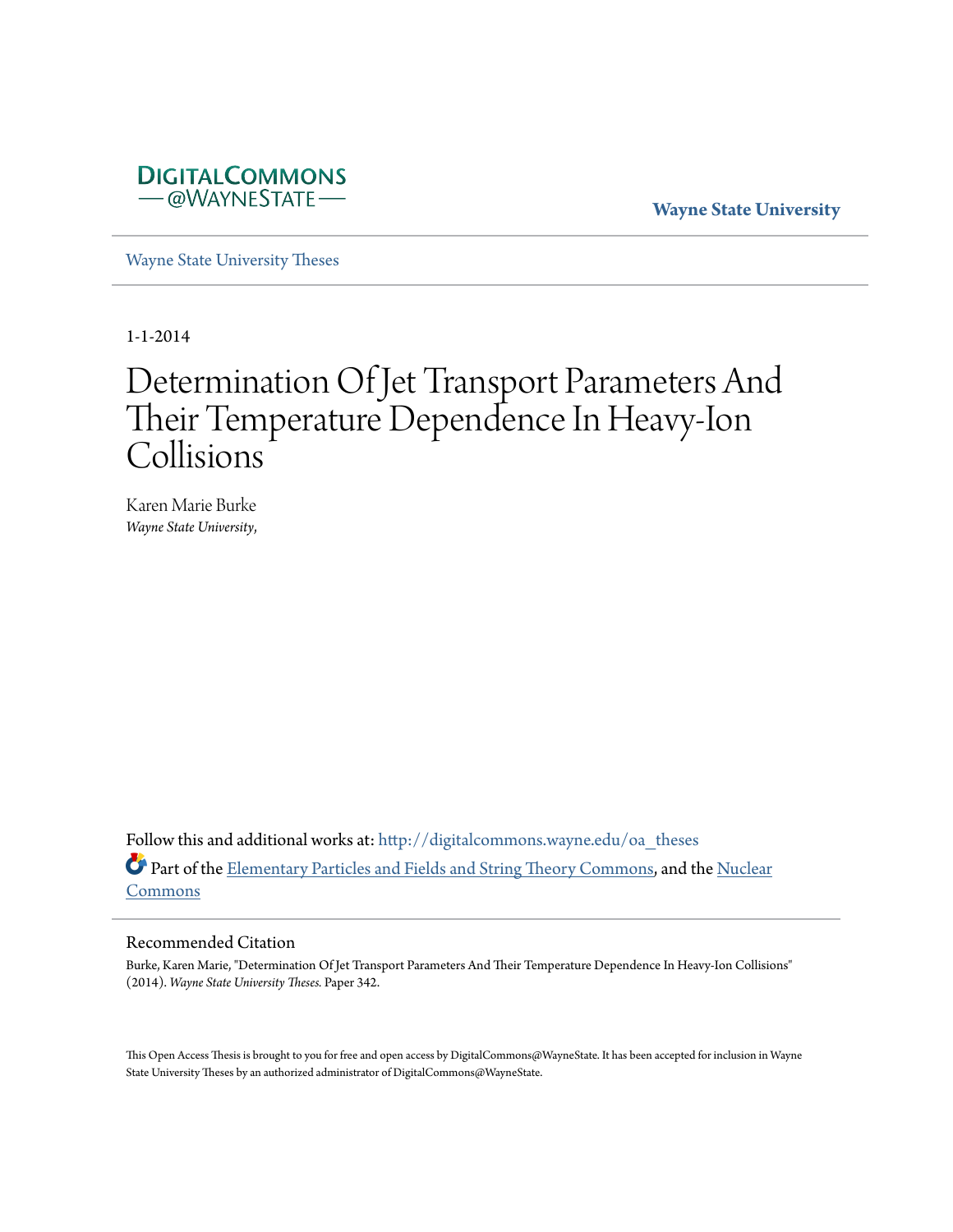# **DETERMINATION OF JET TRANSPORT PARAMETERS AND THEIR TEMPERATURE DEPENDENCE IN HEAVY-ION COLLISIONS**

by

# **KAREN MARIE BURKE**

## **THESIS**

Submitted to the Graduate School

of Wayne State University,

Detroit, Michigan,

in partial fulfillment of the requirements

for the degree of

## **MASTER OF SCIENCE**

2014

MAJOR: PHYSICS

\_\_\_\_\_\_\_\_\_\_\_\_\_\_\_\_\_\_\_\_\_\_\_\_\_\_\_\_\_\_\_\_\_\_\_\_\_\_\_\_\_

Approved By:

Advisor Date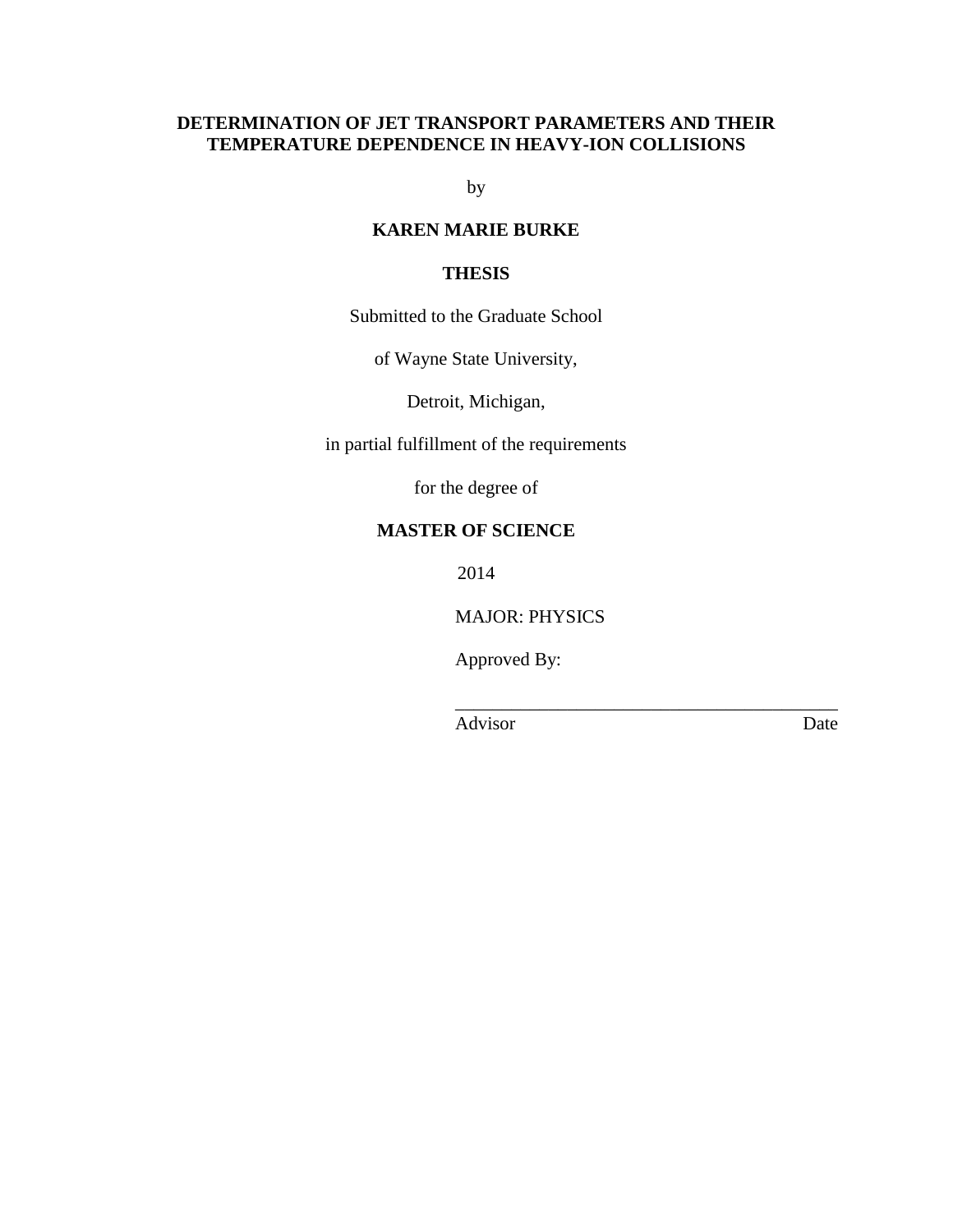# **DEDICATION**

To Mom, Dad, Jonathan, Uncle Johnny, and Benjamin -

thank you for believing in me even when I didn't.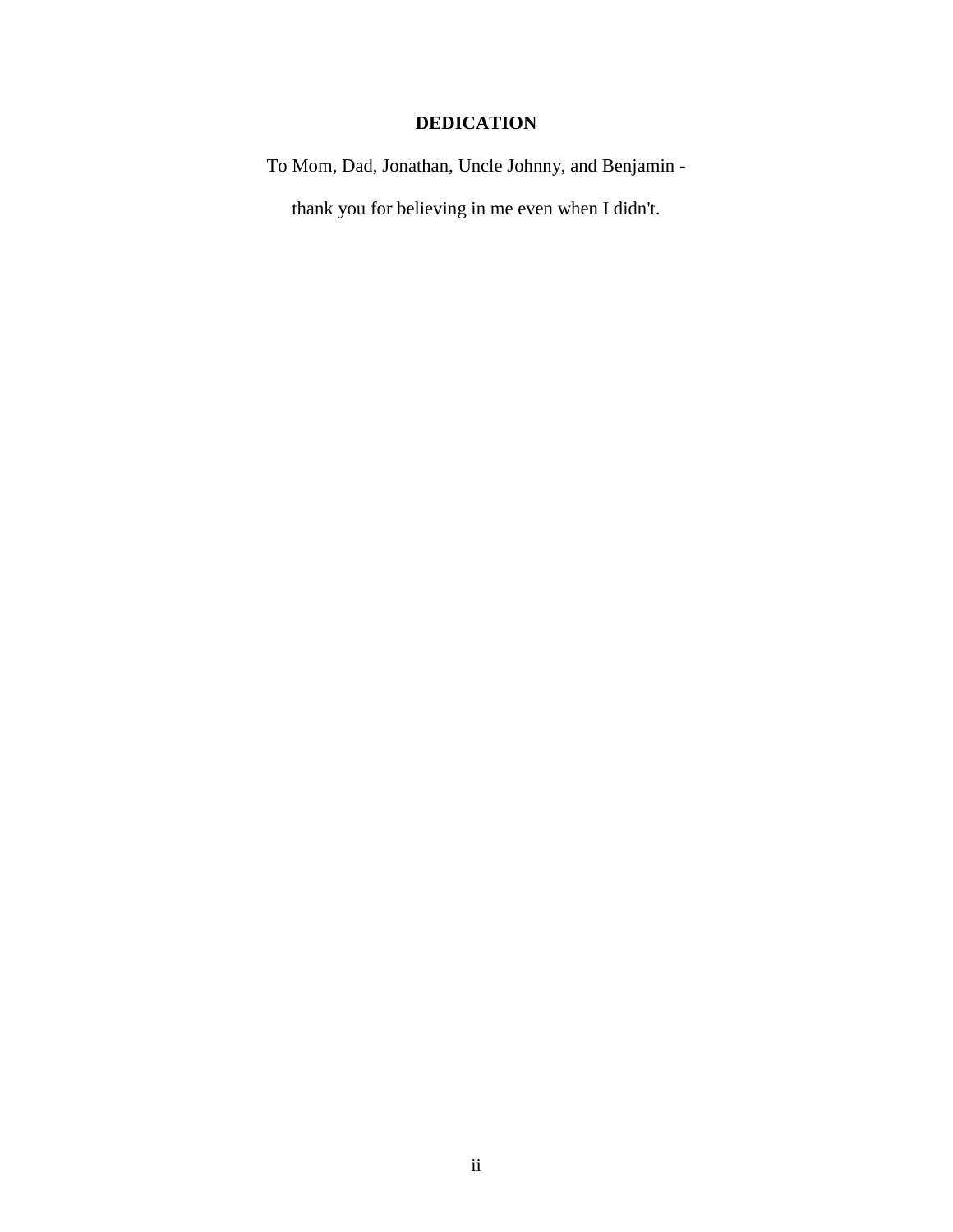## **ACKNOWLEDGEMENTS**

I would like to thank: Dr. Abhijit Majumder for his guidance in my research and his support of my educational goals. Dr. Rosi Reed for her willingness to participate in my thesis defense as a member of my committee. Dr. Sean Gavin for participating in my thesis defense as a committee member and his guidance during my studies at Wayne State University. Dr. Ratna Naik and Dr. Joseph Dunbar for taking time from their busy schedules to write letters to help obtain the funding necessary to complete this work. My friends and fellow students - Michael Kordell, Christopher Zin, Derek Everett, and Jacob Elledge for assisting with my thesis preparation. My parents (Art and Karen Burke) and brother (Jonathan Burke) for believing in me and standing by me. Alysse Reynolds for her constant encouragement. Wissam Fawaz for helping me stay on track. Ben Seligson for being understanding and helping me through this process.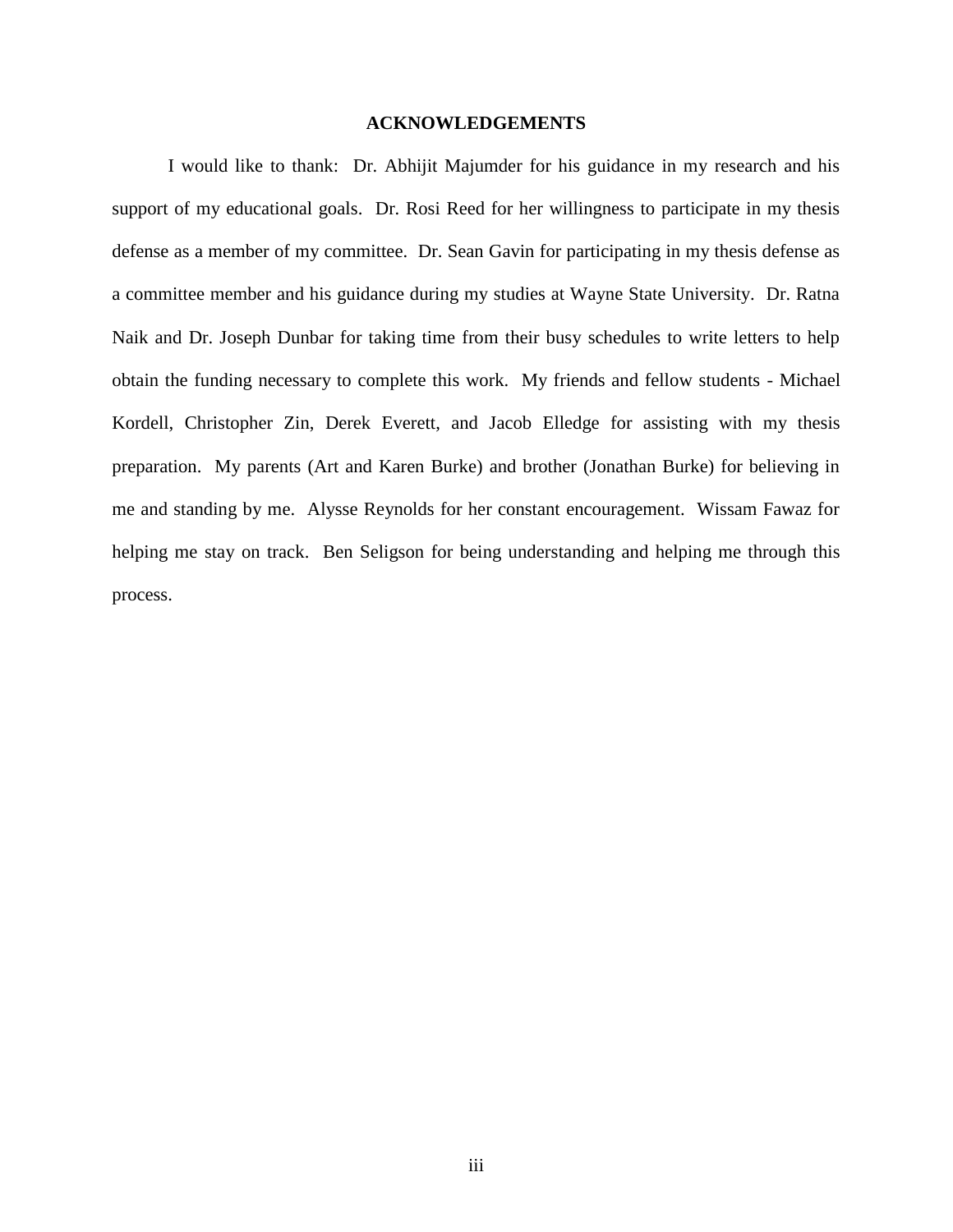# **TABLE OF CONTENTS**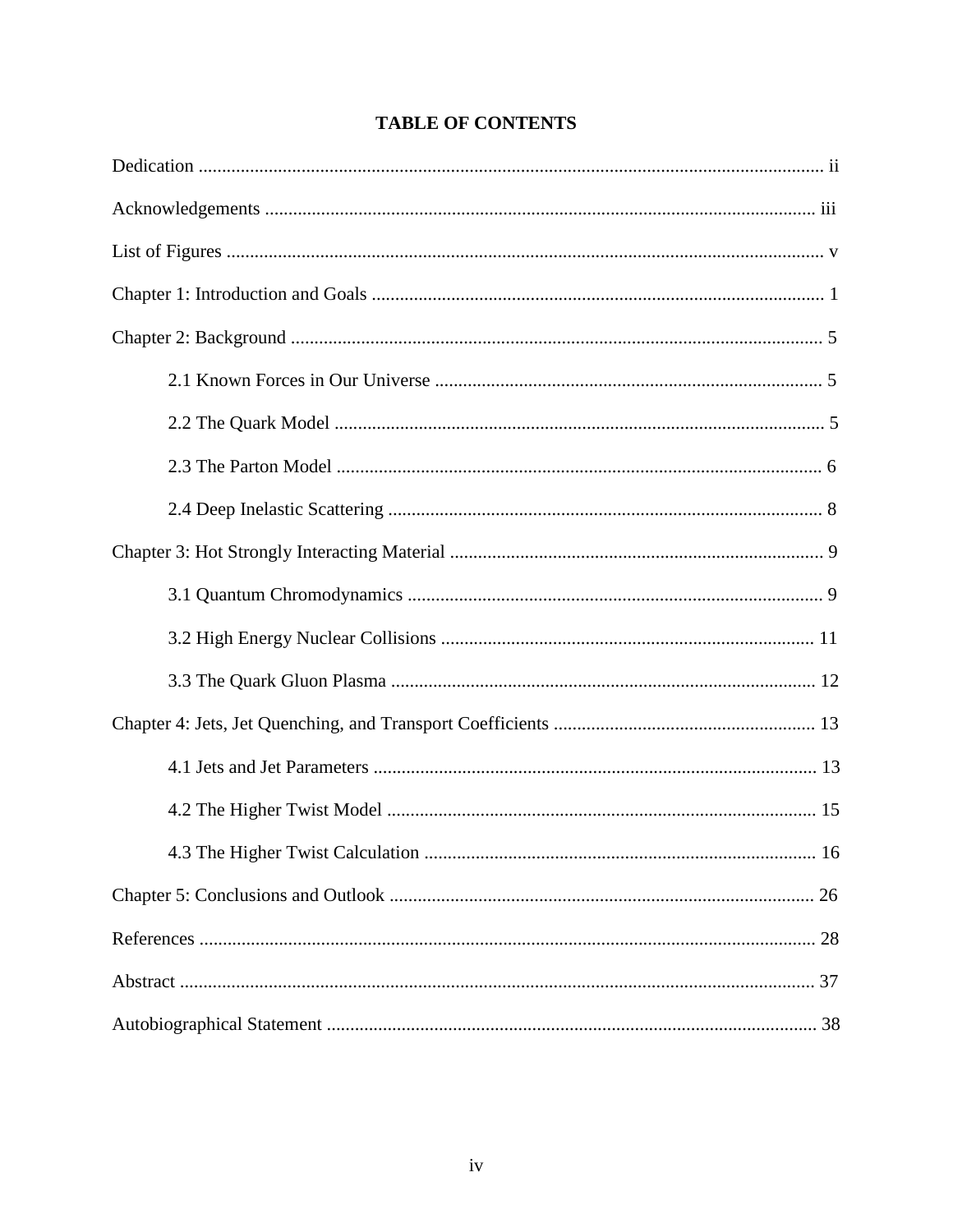# **LIST OF FIGURES**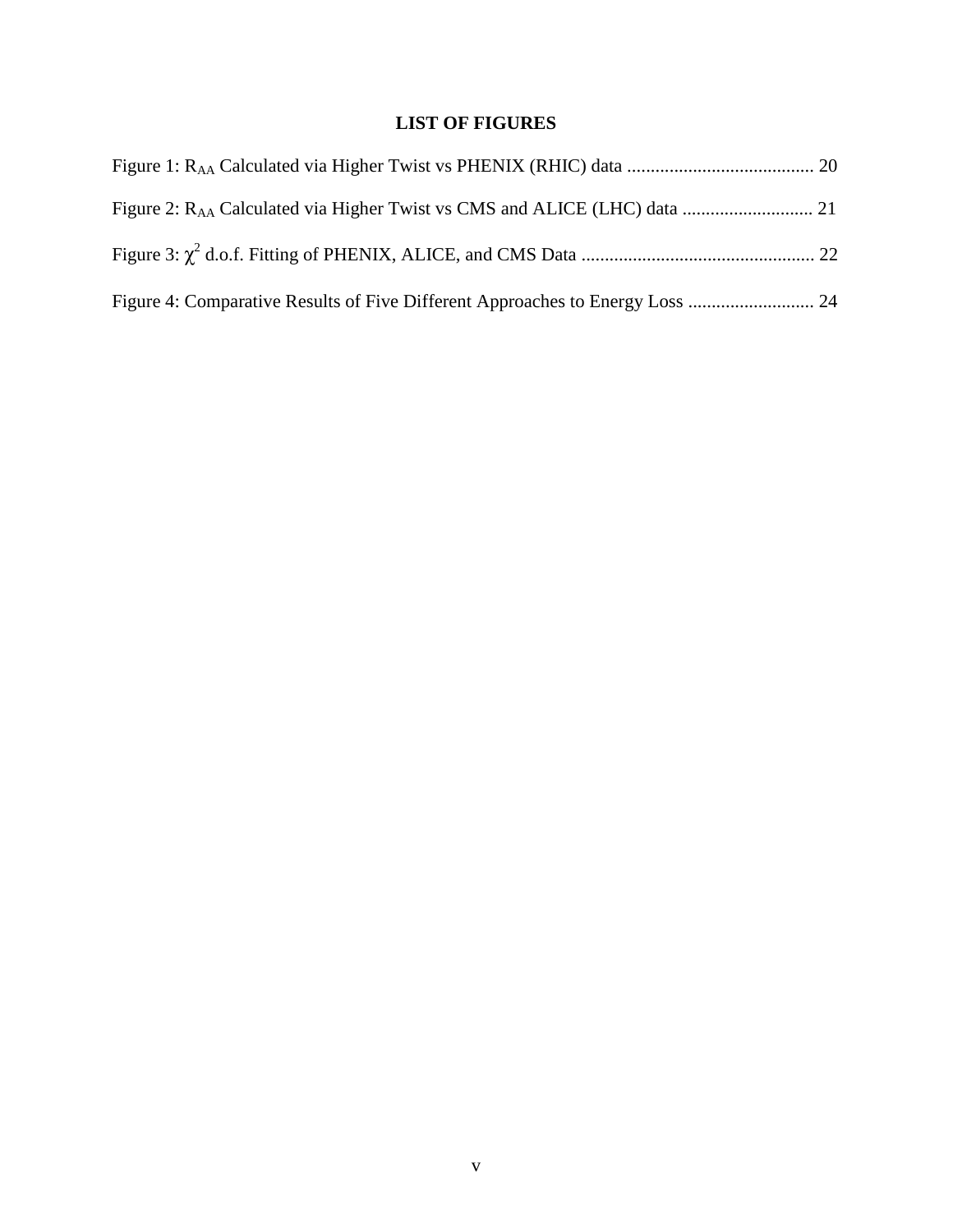#### **CHAPTER 1: INTRODUCTION AND GOALS**

Jets have been found to play an integral role in the study of the quark gluon plasma (QGP). From the time they are created in high energy nuclear collisions to the moment they exit the QGP and hadronize, they are influenced by the medium through which they propagate, and thus their modification carries evidence about properties of the QGP. Through perturbative quantum chromodynamics (pQCD), the initial rate of jet production can be calculated, and from there analysis of jet energy loss and suppression of final jets due to interaction with the medium can be done. The first theoretical studies done using this method [1-17], combined with research on hard probes in vacuum were the foundation of experimental studies at the Relativistic Heavy-Ion Collider (RHIC) as well as the phenomenological studies that resulted.

The research teams at RHIC have proven its usefulness in providing insight into high energy nuclear physics. Since its inception, RHIC has supplied supporting data for jet quenching phenomena such as single inclusive hadron spectra at large transverse momentum  $(p_T)$  [18, 19], back-to-back high  $p_T$  dihadron correlations [20] and back-to-back γ-hadron correlations [21-23]. Recently, the Large Hadron Collider (LHC) has provided even more support in these areas [24- 26]. RHIC has also produced supporting evidence of reconstructed jet supression [27-29], increased dijet symmetry [30, 31], and increased  $\gamma$ -jet asymmetry [32, 33]. Though several models [34-46] for jet quenching and parton energy loss have been used in the studies at RHIC, in this thesis I will focus solely on the higher twist (HT) method of investigating parton energy loss in dense matter as jets propagate through the QGP. Some of these models have been supported [47-50] by experimental data from the more recently studied LHC data, and some have been found to have discrepancies [24, 25, 51]. The resultant data pool of jet quenching data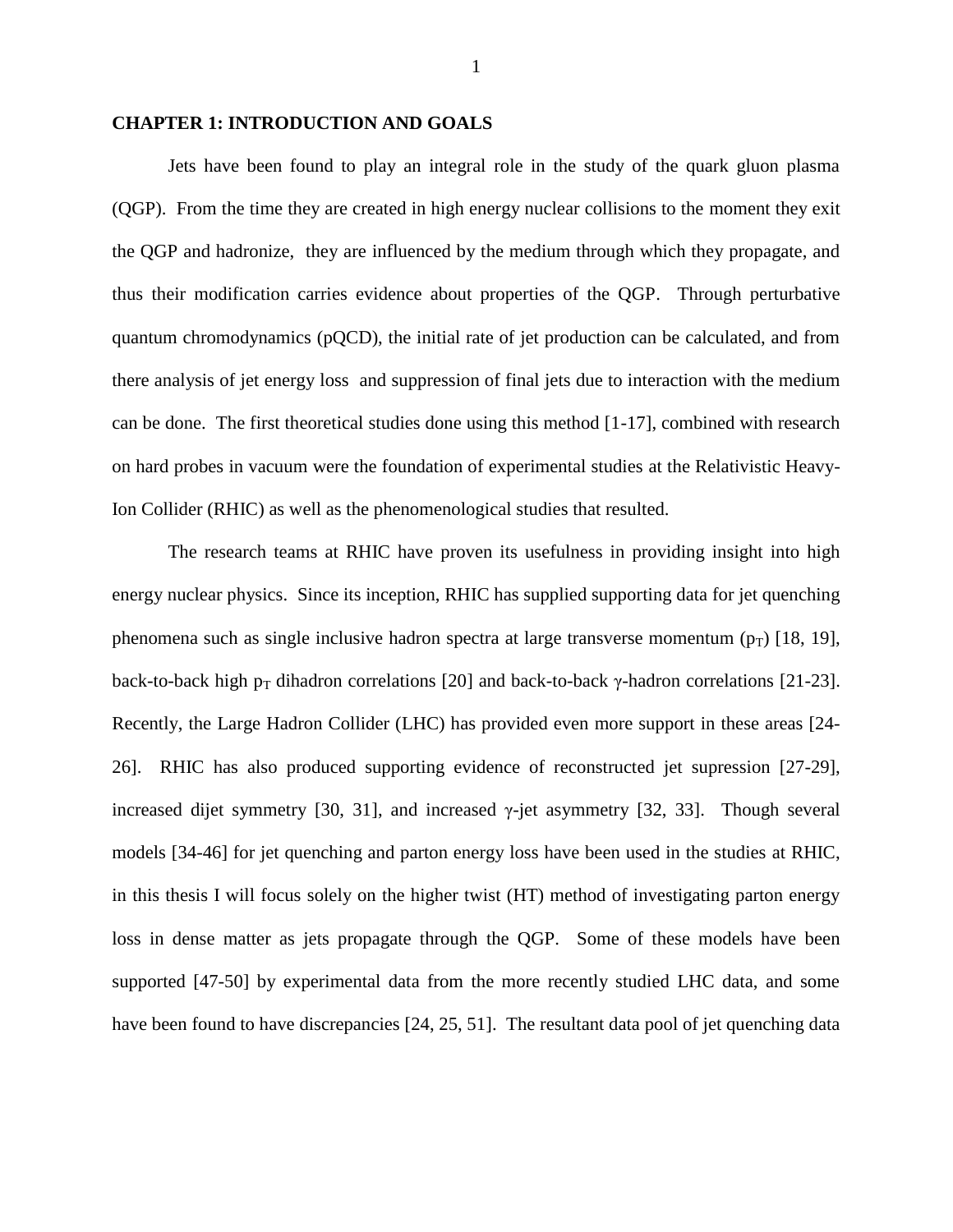from both RHIC and the LHC have nonetheless provided new constraints on medium properties in even the best experimentally supported models.

A goal of heavy ion collision studies is to use phenomenological studies of experimental data from RHIC and the LHC combined to extract properties of the QGP medium for a variety of jet quenching measurements. For my part in this goal, I have carried out a study of medium properties as they apply to the higher twist model, using large  $p<sub>T</sub>$  single inclusive hadron spectra suppression data from experiments. The only property of the medium that affects parton energy loss in the HT approach [49] is the jet transport coefficient  $\hat{q}$ , a direct fit parameter for parton energy loss. I will use a range of values for  $\hat{q}$ , which is the average  $p_T^2$  per unit length imparted from a hard parton that propagates without radiation. I will calculate the nuclear modification factor  $R_{AA}$  and compare this value to data provided by PHENIX at RHIC, and ALICE and CMS at the LHC. The jet will be assumed to be initiated by a light quark or gluon, which is a constraint that is built in to the code used to calculate my results.

To appropriately study energy loss and medium modification, it is important to include calculations that incorporate dynamic bulk matter evolution [52-54]. In this thesis, a 2+1D ideal (constant rapidity profile - used particularly in my calculations) [55-58] hydrodynamic simulation was used. These simulations provide space-time information on the evolution of the medium, essential in the phenomenological study of jet quenching presented in this thesis. By utilizing experimentally constrained simulations which utilize bulk matter evolutions that have been averaged over several calculations, we are able to get a more accurate picture of the bulk medium evolution. In addition, it shows us details about charged hadron spectra and their azimuthal properties. Another benefit of constraining bulk hadron production in heavy ion collisions is reduced uncertainty in calculations.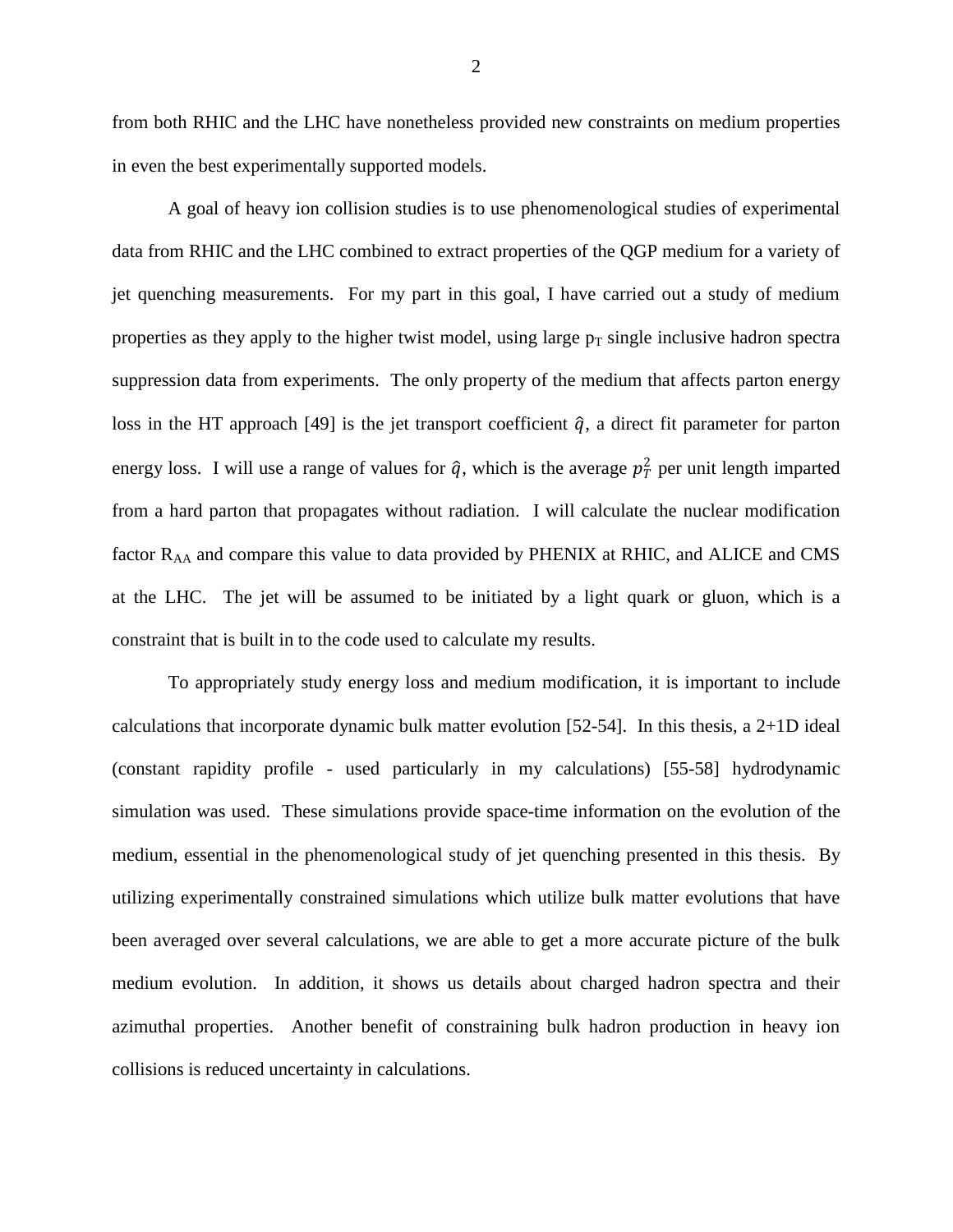My work in this thesis has taken advantage of progress since the initial attempts to extract the jet quenching parameter [53, 54]. These previous efforts resulted in diverging values, which varied by a factor as high as 8. Since then, we have made significant progress in jet quenching studies, particularly in our theoretical understanding and modeling of such phenomena, including how we expect the medium to behave after the initial collision of the heavy ions. In this work, I have used new data from experiments at RHIC and the LHC to restrict my calculations of the jet transport parameters. Temperature and energy dependence have also been investigated, made possible by the large difference of initial temperature and range of  $p_T$  attained at the LHC versus that at RHIC.

In the remainder of this thesis, I will briefly review concepts essential to this study, before presenting and discussing results. This goal will be achieved in the following manner: I will begin in Chapter 2 with a discussion of background material. I have included a brief outline of the four known forces in nature, discussions of the quark and parton models, and will close the chapter with a short explanation of deep inelastic scattering (DIS). From there I will continue my outline of the field in Chapter 3 through an elementary discussion of quantum chromodynamics (QCD) and an explanation of what happens in high energy nuclear collisions. The information in Chapter 4 will bring us to the topics of the quark gluon plasma, jets and jet quenching, transport coefficients, and the higher twist model. I will describe the quark gluon plasma and then jets: what they are made of and what we know about how they interact with the QGP medium. The discussion of the HT approach to parton energy loss employed in this work will include an outline of the constraints on the jet transport parameter in the HT model and their investigation by comparing the calculated suppression factors for single hadron spectra with experimental data from RHIC and the LHC. Finally, in Chapter 5, results are compiled with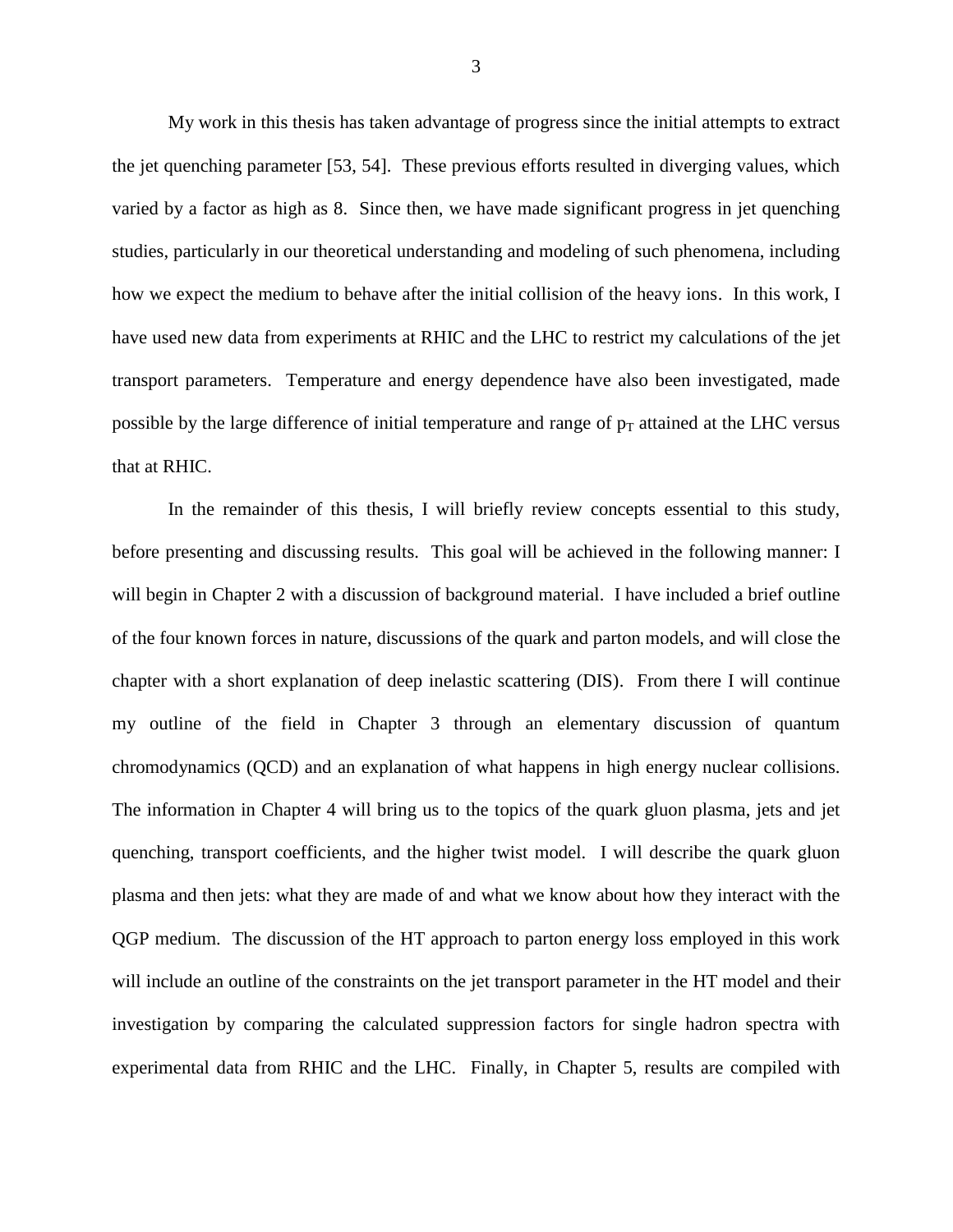these constraints to provide an up-to-date estimate of the jet transport parameter and its temperature dependence within the range that has been reached in the most central Au+Au collisions at RHIC and Pb+Pb collisions at the LHC.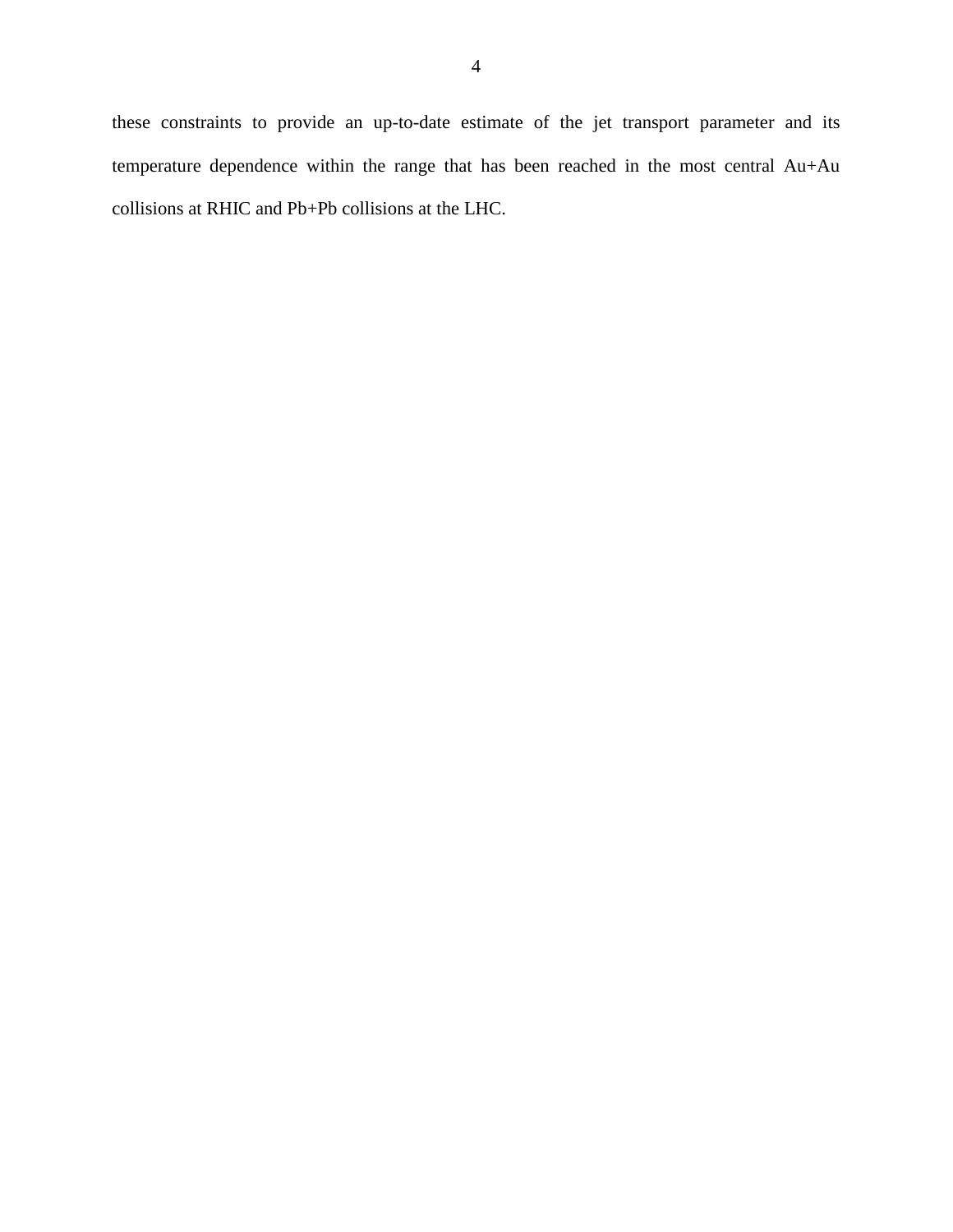#### **CHAPTER 2: BACKGROUND**

#### **2.1 Known Forces in Our Universe**

Our current understanding of the universe accounts for four known forces in nature: gravity, the electromagnetic force, the weak nuclear force, and the strong nuclear force. The force of gravity is the force that governs our "classical" world. This interaction between macroscopic bodies like Earth and the Moon, or even two objects as small as marbles resting on a desk, constitutes gravitational physics we can see in everyday life. The second force is the electromagnetic force. This is the force that exists due to the interactions between charges and currents. We recognize this force when we perform simple experiments like placing a magnet near iron filings. Next there is the weak nuclear force. This force has been proven to exist through our experimental and theoretical studies of nuclear (radioactive) decay. Finally we come to the strong nuclear force, which is the force being studied in this thesis. This is the force that holds together the fundamental particles that comprise nucleons and other particles bound by the strong force; a residual strong force holds nucleons within nuclei. The work in this thesis has been done to contribute to the advancement of our knowledge and understanding of the strong force.

#### **2.2 The Quark Model**

In the 1950s, it was determined that protons and neutrons are not fundamental particles, different from the electron, which is a fundamental particle. Protons and neutrons are made up of smaller particles known as quarks, anti-quarks, and gluons. These particles make up not only protons and neutrons but also all other strongly interacting particles that exist and interact with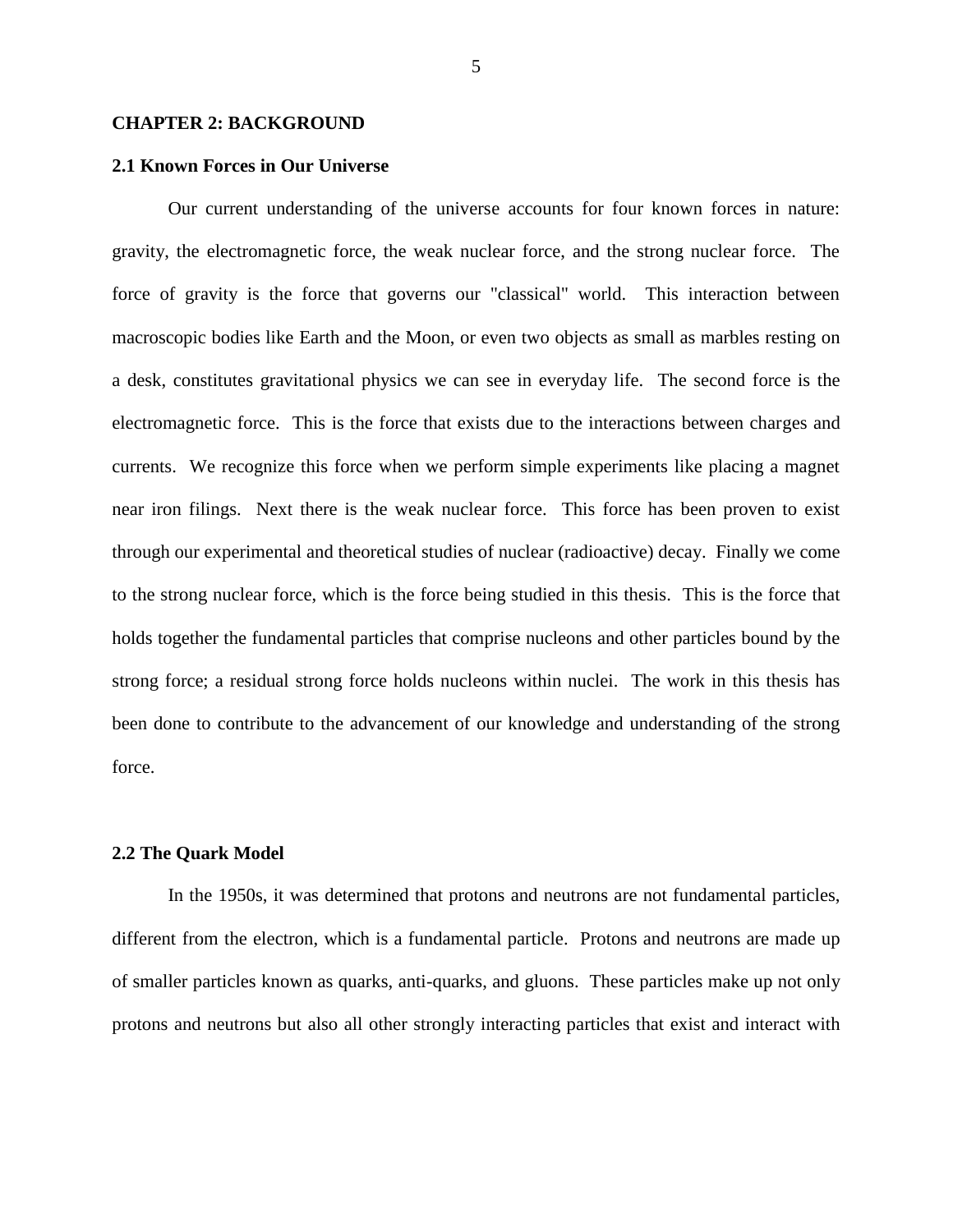each other within the domain of the strong force. Quarks and anti-quarks have typical properties of matter like mass and electric charge, however they also have flavor and color charge [59].

Quarks are fermions, which means that in addition to being fundamental particles, they carry spin 1/2, like leptons, and follow the Pauli exclusion principle. Quarks have 6 flavors: up, down, strange, charmed, top, and bottom. At the time of this writing, quarks and anti-quarks have never been found in free stable states. Quarks carry electric charge as wells as color charge. Up, charmed, and top quarks carry the charge  $+2/3e$ , while down, strange, and bottom quarks carry an electric charge of -1/3e, where e is the magnitude of the charge of the electron (or proton):  $e = 1.602176 \times 10^{-19}$ C. Each quark also has a respective anti-quark, which has "opposite" or anti-color charge (discussed below) and opposite electric charge.

Within the quark model, Gell-Mann gave a description of constituent quarks [60]. In low energy regimes, only three quarks are visible within a nucleon. In the case of the proton, this corresponds to two up and one down. While the color of each up or down quark is not relevant, it is essential that each of the three colors (red, blue, green) are present within each nucleon. Gell-Mann's model was immediately shown to be successful within the range of low energy studies, allowing a number of "new" strongly interacting particles to be discovered. [59]

#### **2.3 The Parton Model**

Another model used to describe the structure of hadrons such as the proton is the parton model. Unlike the quark model, the parton model includes a description of gluons as well as quarks. The term parton generally refers to quarks, anti-quarks, and gluons that have been boosted, and thus have high energy and momentum.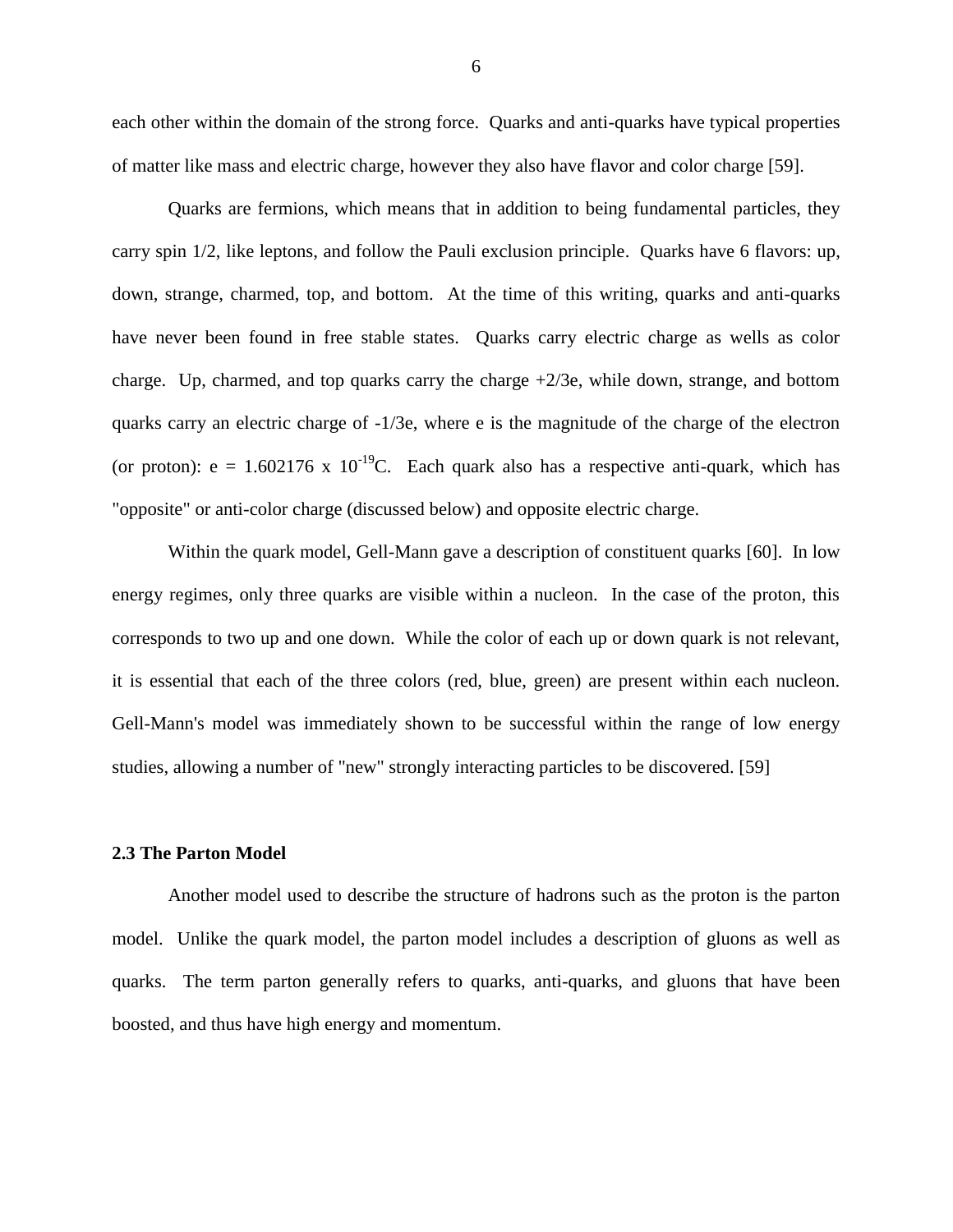Gluons carry a spin of 1 and are massless. Similar to photons, they are the initiators of interaction between particles, in this case quarks and anti-quarks [59, 61]. Due to their lack of charge, photons are unable to interact with themselves. While gluons carry no electric charge, they do have color charge. Since they have color charge they can, unlike photons, interact with themselves as well as quarks, anti-quarks, and other gluons.

Within the parton model description of hadrons, there are two types of quarks: sea, and valence. Valence quarks carry the net flavors of the hadron, for example the case of the proton, there are two excess flavor up quarks and one excess flavor down quark. These tend to have nonnegligible support at larger momentum fractions of the hadron. The sea quarks and anti-quarks represent all other flavor carrying partons in the hadron whose net flavor is always vanishing. These tend to have greater support at smaller momentum fractions of the nucleon. The sea quarks are the quarks and anti-quarks that generally become the quark gluon plasma upon collision of two heavy nuclei. On occasion, sea quarks can participate in hard scattering, but rarely become jets as the result of a collision. The number of valence quarks in the nucleon is always fixed, however the number of sea quarks will depend on the resolution of the probe. Net flavor in the sea quark plus sea anti-quark population always zero.

In the parton model, each hadron traveling at high momentum is composed of several almost non-interacting partons which carry different fractions of the momenta of the parent hadron. We artificially divide these into two "types" of partons: soft and hard. The term "soft" refers to the partons that have a lower momentum, and therefore lower frequency. These partons, which have a momentum ratio of  $p_{parton}/p_{proton} \ll 1$ , are the particles that provide the soft interactions that mainly create the quark gluon plasma (QGP), a very hot, dense matter thought to be created from these high energy collisions. The hard partons have a momentum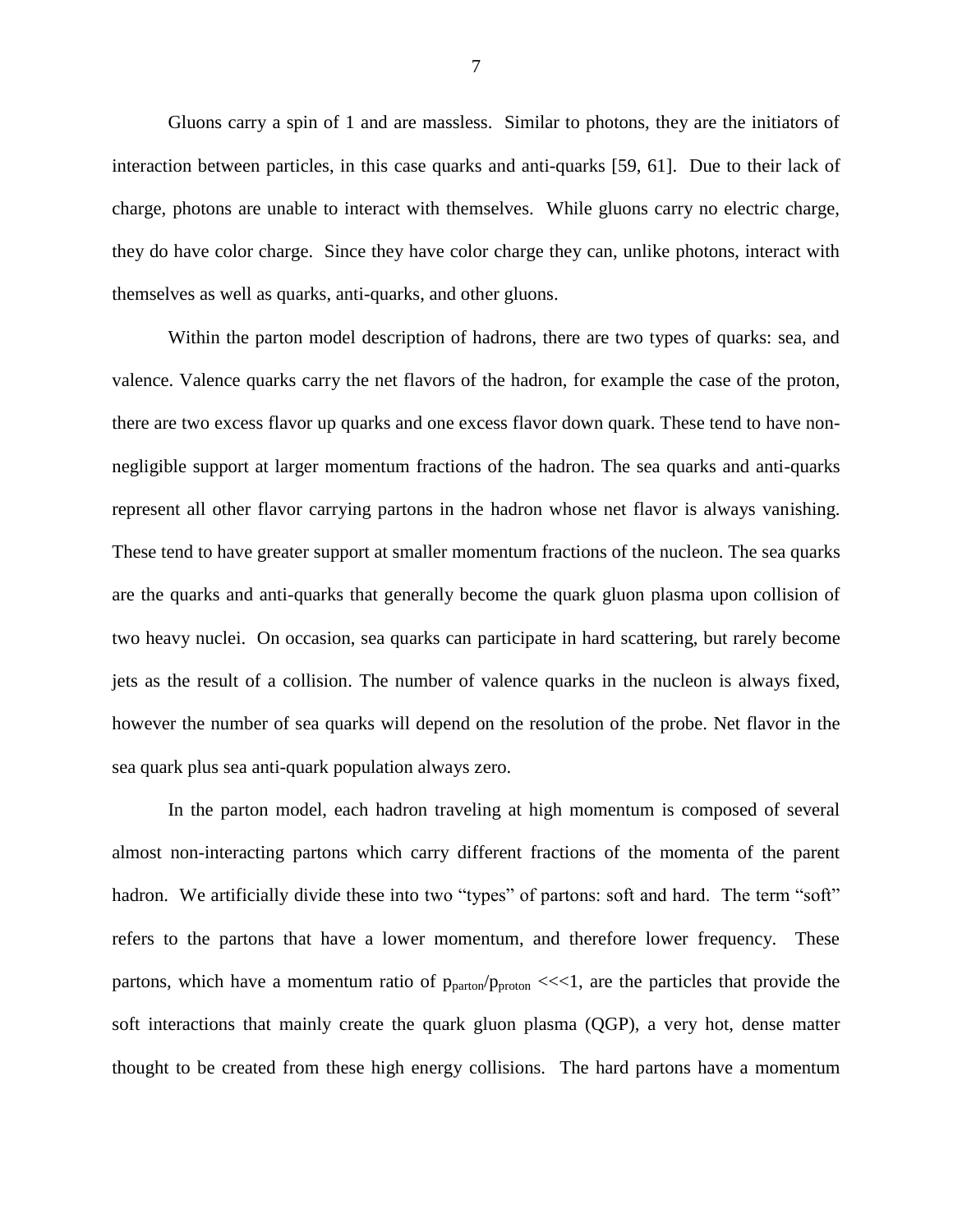ratio of momentum ratio of  $p_{parton}/p_{proton} \leq 1$ , and generally are the partons that form jets upon interaction with other hard quarks, anti-quarks, and gluons during nuclear collisions. These jets are then used as probes to investigate the properties of the QGP .

#### **2.4 Deep Inelastic Scattering**

Increasing the momentum of an electron effectively increases the frequencies associated with its wave function. Using this property, it is possible to bombard a stationary proton with such an electron to examine the "contents" of the proton. During this process, other hadrons and strongly interacting particles were found to be broken off from the proton due to the high energy scattering of the impacting electron. This observation in Deep-Inelastic Scattering (DIS) experiments led to the discovery of quarks. At higher momentum exchange and energy of the electron, it was found that the proton was composed of many more than 3 objects. The results of DIS experiments could be described assuming that the partons were traveling as almost free particles within the high energy nucleon. This inelastic scattering of an electron off a constituent particle within the proton proved there were three point-like particles within a proton [62, 63].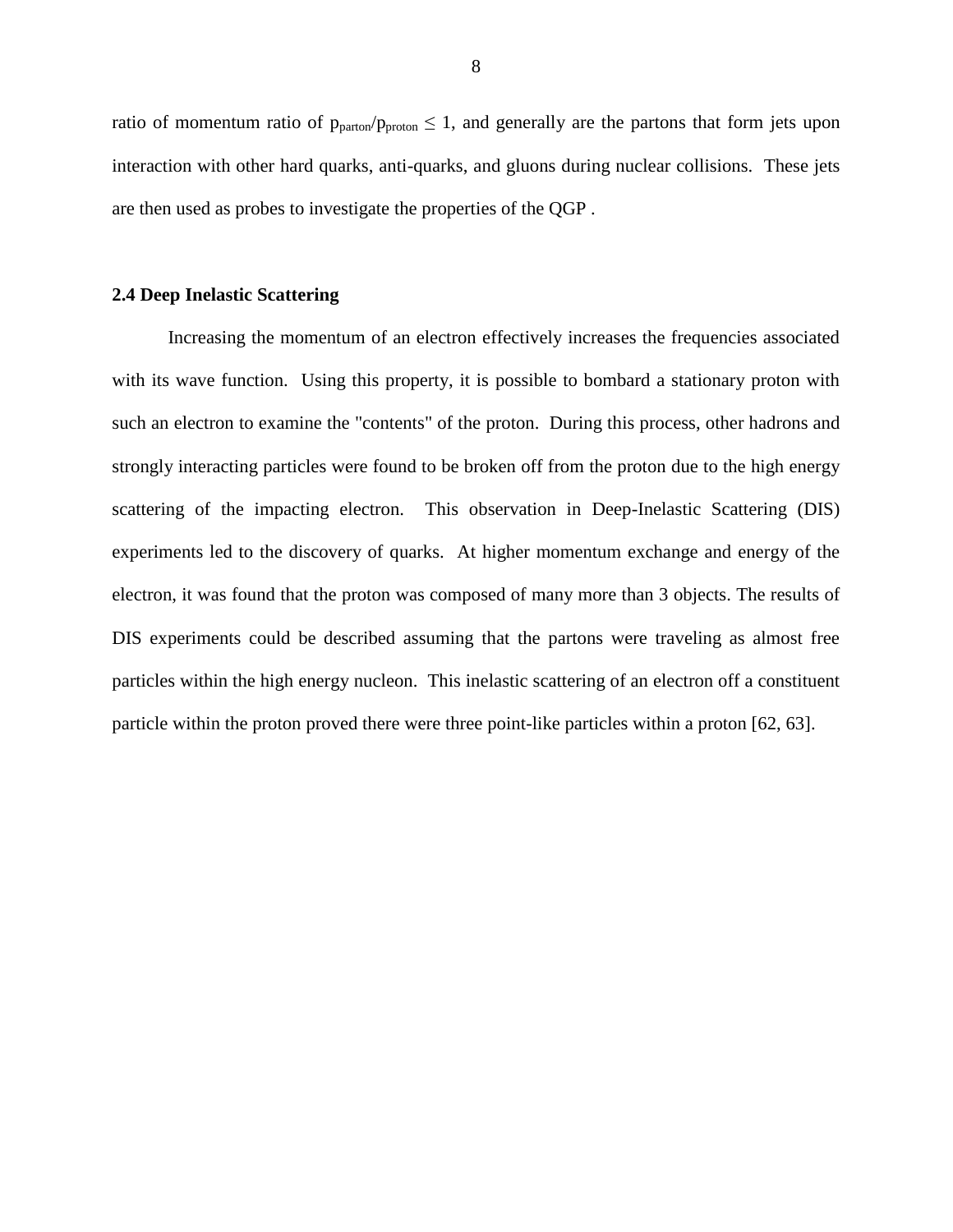#### **CHAPTER 3: HOT STRONGLY INTERACTING MATERIAL**

#### **3.1 Quantum Chromodynamics**

Quantum Chromodynamics (QCD) is the theory of strong interactions of particles which involves interaction due to color charge. To gain an initial, elementary understanding of these interactions, we can draw some parallels between color interactions and the electrostatic interactions of electrically charged particles. Introductory electrostatics tells us that the interaction created by the electrostatic force will cause two particles with opposite charges to attract each other, and like charges to repel each other. In addition to the attractive force that is observed when two oppositely charged particles are placed near each other, we also know that particles such as an electron ( $e^- = -1.602 \times 10^{-19}$ ) and a positron ( $e^+ = 1.602 \times 10^{-19}$ ) create a dipole when placed near each other. When viewed from far away, the effects of the dipole cause the system to appear neutrally charged. Finally, we consider the effect an electrically charged particle has on a dielectric. We know that the charged particle will polarize the dielectric, and thus the dielectric will have a shielding effect on the charge. Therefore, from a distance it will seem as though the charge is actually smaller than it is in reality. The consequence of this is that we are only able to see larger net charge at very large momentum transfer.

Since quarks and anti-quarks have electric charge, they will interact according to the rules of electromagnetism; more importantly for the scope of this thesis, due to their color charge, they will interact through the strong force [61]. In QCD, there are three possible color charges for quarks, and three opposite color charges, or anti-colors, for anti-quarks. Due to the interaction created by the strong force, quarks with like colors will repel each other, and those with different, as well as opposite color and anti-color will attract each other. Quarks have been given the color charge designations of red  $(R)$ , blue  $(B)$ , and green  $(G)$ , whereas anti-quarks are labeled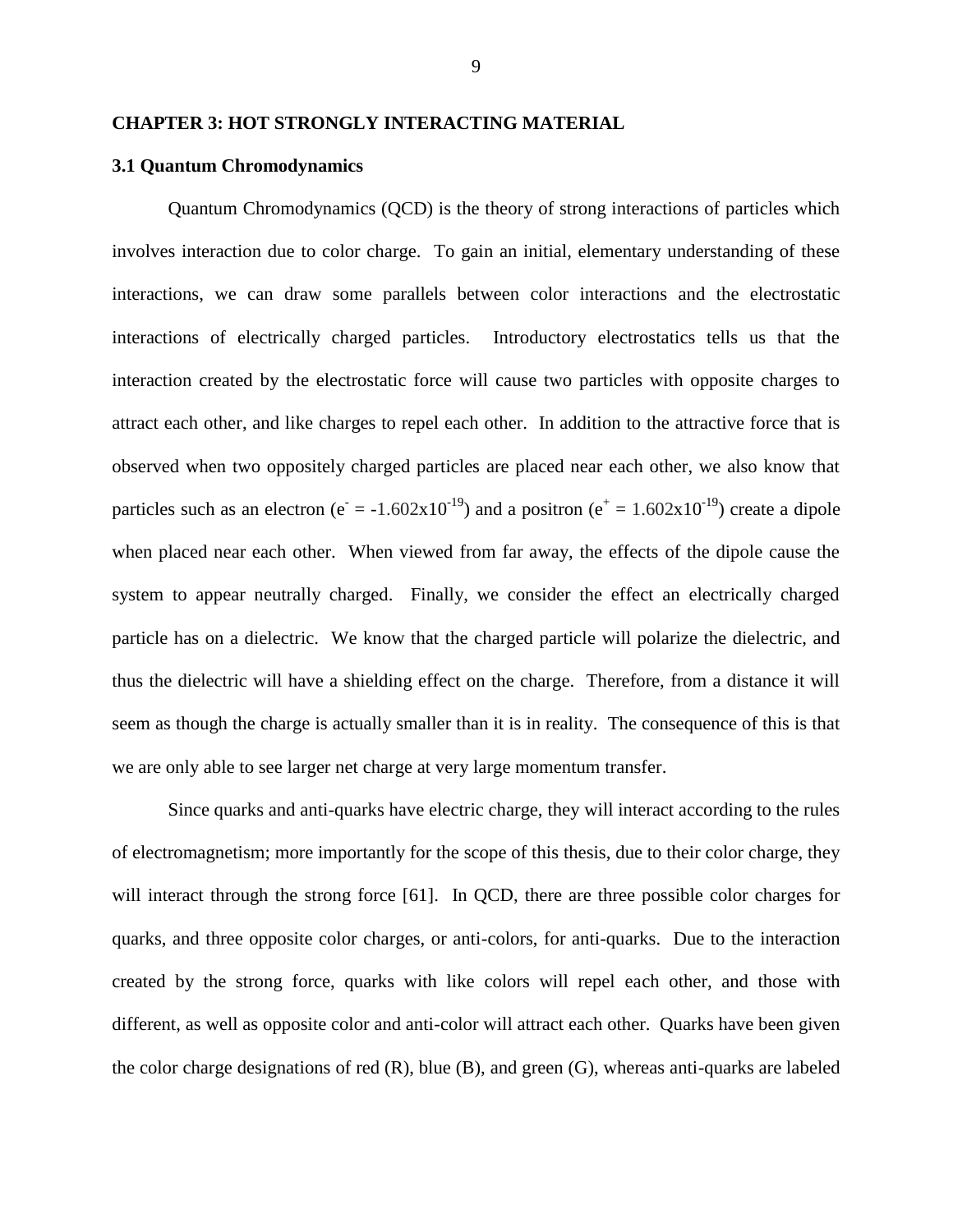as anti-red  $(\overline{R})$ , anti-blue  $(\overline{B})$ , and anti-green  $(\overline{G})$  [62]. A quark and its anti-quark placed near each other will produce a dipole of sorts, which causes it to seem like there is no charge present when the pair is observed from a distance. There is a caveat to this, however: when viewed from far away, whether or not the colors "negate" each other depends on the particular color of each quark and anti-quark pair. For example, the color charges of a green quark and an anti-red antiquark will not look as if there is no charge as would a negative and positive charge. However if there is a pair consisting of a green quark and an anti-quark that is anti-green, the colors will indeed cancel each other's visibility when viewed from far away. In addition to combining color and anti-color to achieve neutrality due to being a dipole viewed from a distance, color neutrality can also be reached through combination of a red, blue, and green quark, as well as a combination of anti-red, anti-blue, and anti-green. Due to the interaction created by the strong force, quarks with like colors will repel each other, and those with opposite color and anti-color will attract each other. For two quarks with different colors, the force may be attractive or repulsive depending on the particular color channel.

Color charge also has important physical consequences when a parton carrying a nonneutral color charge passes through matter. Given a particle with a color charge, there is an entirely different effect as compared to the situation in electromagnetism. When a color charged particle is moving through a medium, it will attract particles of opposite color charge and repel particles of similar charge, thereby polarizing the medium. This however, is where the similarity ends. This color charged particle can also radiate color charge carrying gluons, thereby depleting its own charge and spreading it over the medium. In fact, due to this, the particle actually becomes anti-screened, and so appears to have a smaller charge when probed at very small distances [59]. From this we realize that at large momentum transfer, we penetrate the cloud of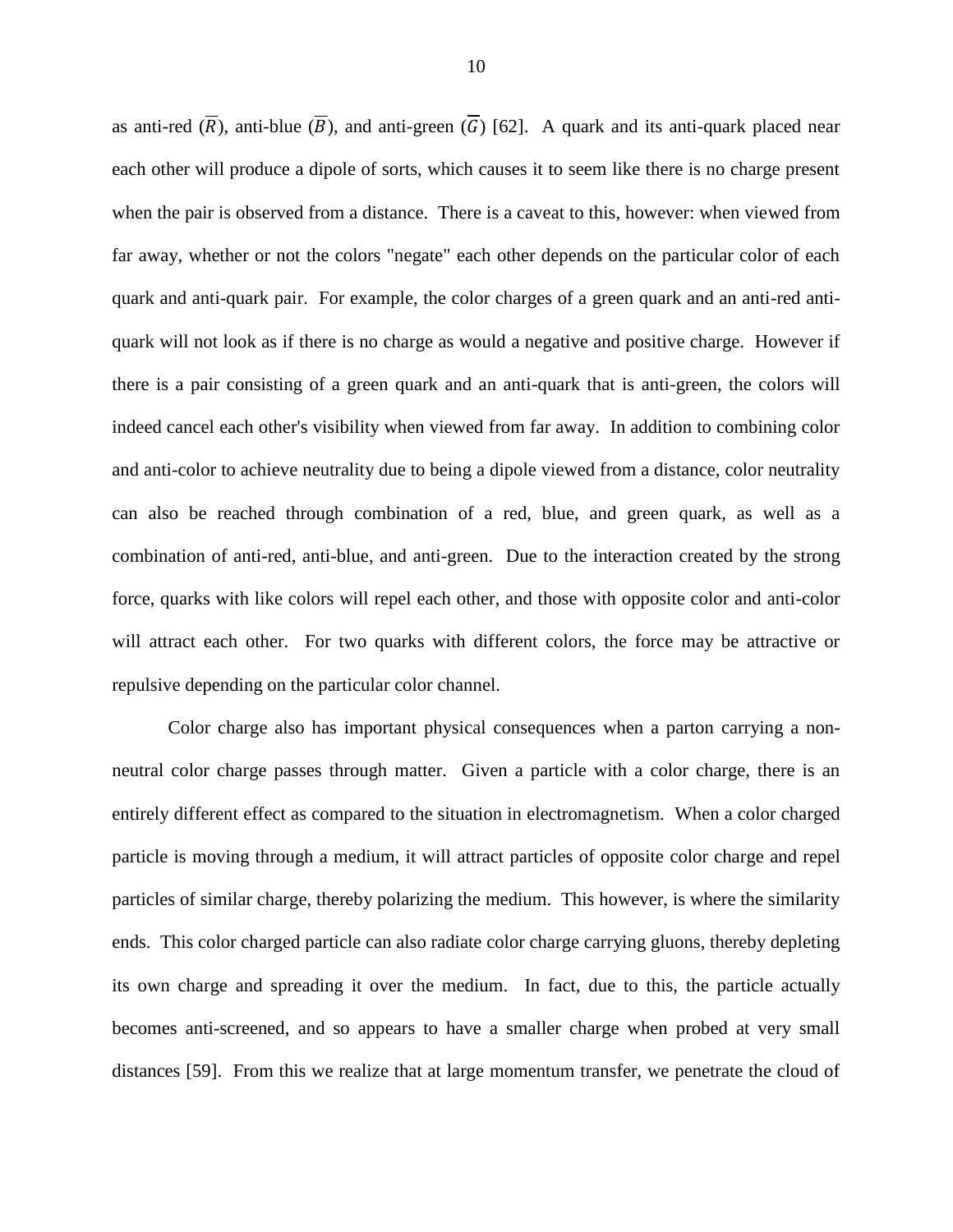gluons surrounding the elementary color charge, reducing the effectiveness of the interactions of the strong force. This means that when the nuclei are sped up to high momentum, at speeds near the speed of light, some of the valence quarks and anti-quarks within the hadrons that comprise the nuclei basically exist as free pairs of quarks and anti-quarks. While the total color charge will still be neutral for the whole system, this will allow freedom for the valence quarks and antiquarks to interact upon collision of the two nuclei. The implications of this are huge, and drive the fields of high energy nuclear physics and high energy particle physics. [59]

#### **3.2 High Energy Nuclear Collisions**

High energy nuclear collisions are the interactions of heavy-ions (nuclei with their electron clouds stripped off) with other heavy ions or particles like protons and deuterons. These nuclei and particles are sped up in particle accelerators, such as the Relativistic Heavy-Ion Collider (RHIC) at Brookhaven National Lab, and the Large Hadron Collider (LHC) at CERN, to speeds near the speed of light. The results presented in this paper will look particularly at Au+Au and Pb+Pb collisions, as they pertain to experimental data collected in the experiments ALICE (LHC), CMS (LHC), and PHENIX (RHIC). The accelerated nuclei have energies ranging from 200GeV/n at RHIC, to 2.76TeV/n at the LHC, where n is a nucleon pair [64]. This energy value can also vary somewhat depending on the experiment.

As alluded to above, in the collision of these nuclei, softer partons with larger interaction are stopped and lead to the formation of the Quark Gluon Plasma. This plasma will persist as long as the temperature within it is sufficiently high (leading to larger momentum transfers and thus weaker coupling between particles). Due to the large densities and pressures produced the plasma expands and cools. As the temperature drops, the coupling between the particles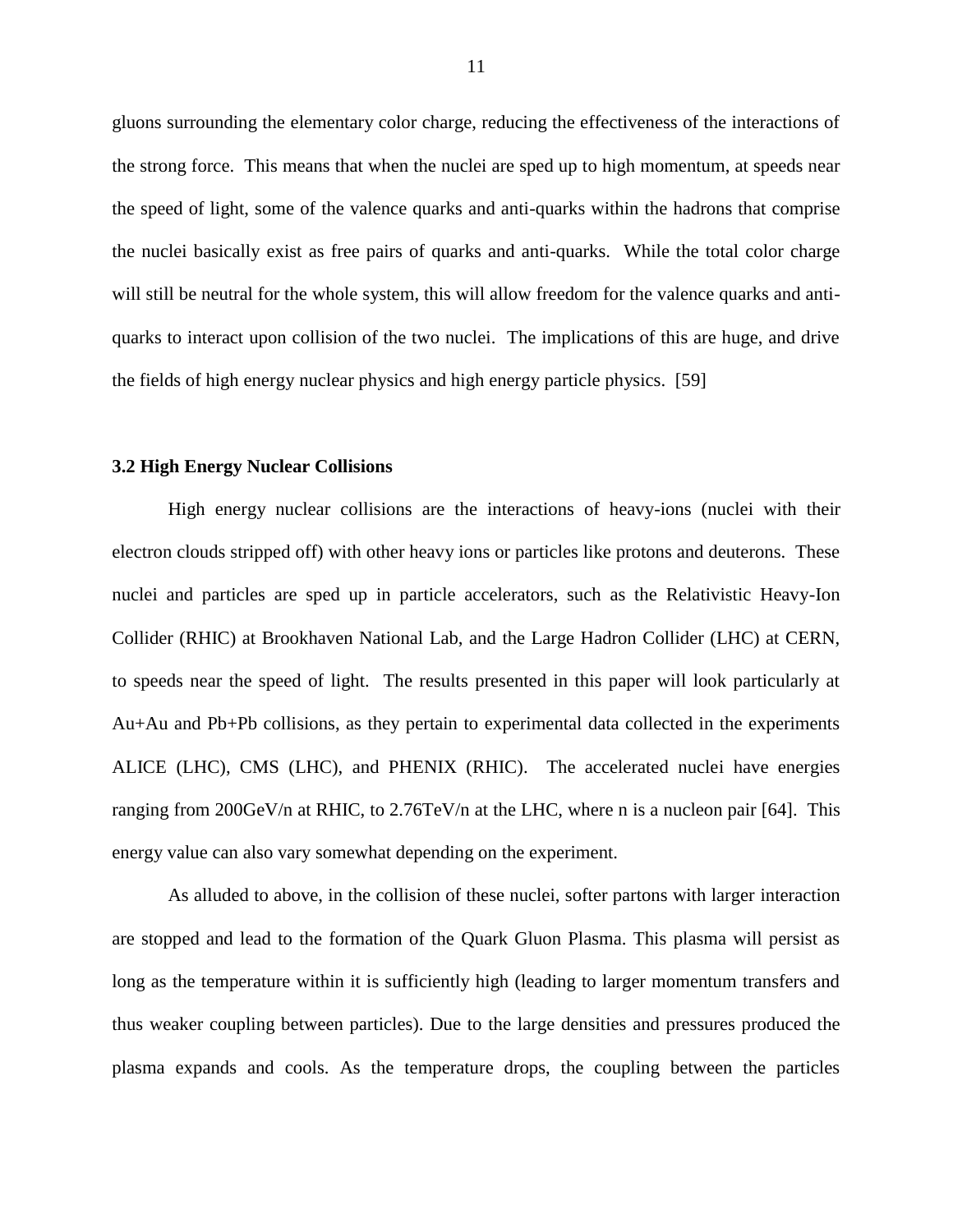increases and the deconfined state eventually transitions back to a plasma of colorless interacting hadrons. As the system continues to expand and cools, these hadrons "freeze out" and then free stream to the detectors.

#### **3.3 The Quark Gluon Plasma**

The quark-gluon plasma (QGP) is a very hot, dense state of matter created upon collision of two high momentum nuclei, or heavy ions. When the two nuclei and their constituents collide, there is an immense transfer of energy, which creates an intense temperature increase, leading to deconfinement: the appearance of color charge degrees of freedom. It is mainly the soft, low momenta partons that make up this deconfined phase. The effect of deconfinement actually strips individual quarks, anti-quarks and gluons from their parent hadrons, allowing individual quarks and gluons to interact with each other. This concept is similar to the idea of the plasma matter within the sun and other stars. Inside stars, the matter is so dense and hot that electrons are separated from nuclei, and are able to move around freely. Using the knowledge that we have of deconfinement, combined with our ability to create these conditions in the lab, we can use perturbative quantum chromodynamic (pQCD) calculations to describe the effects of color interactions from moving partons on media, and then compare the results of these calculations to experimental data.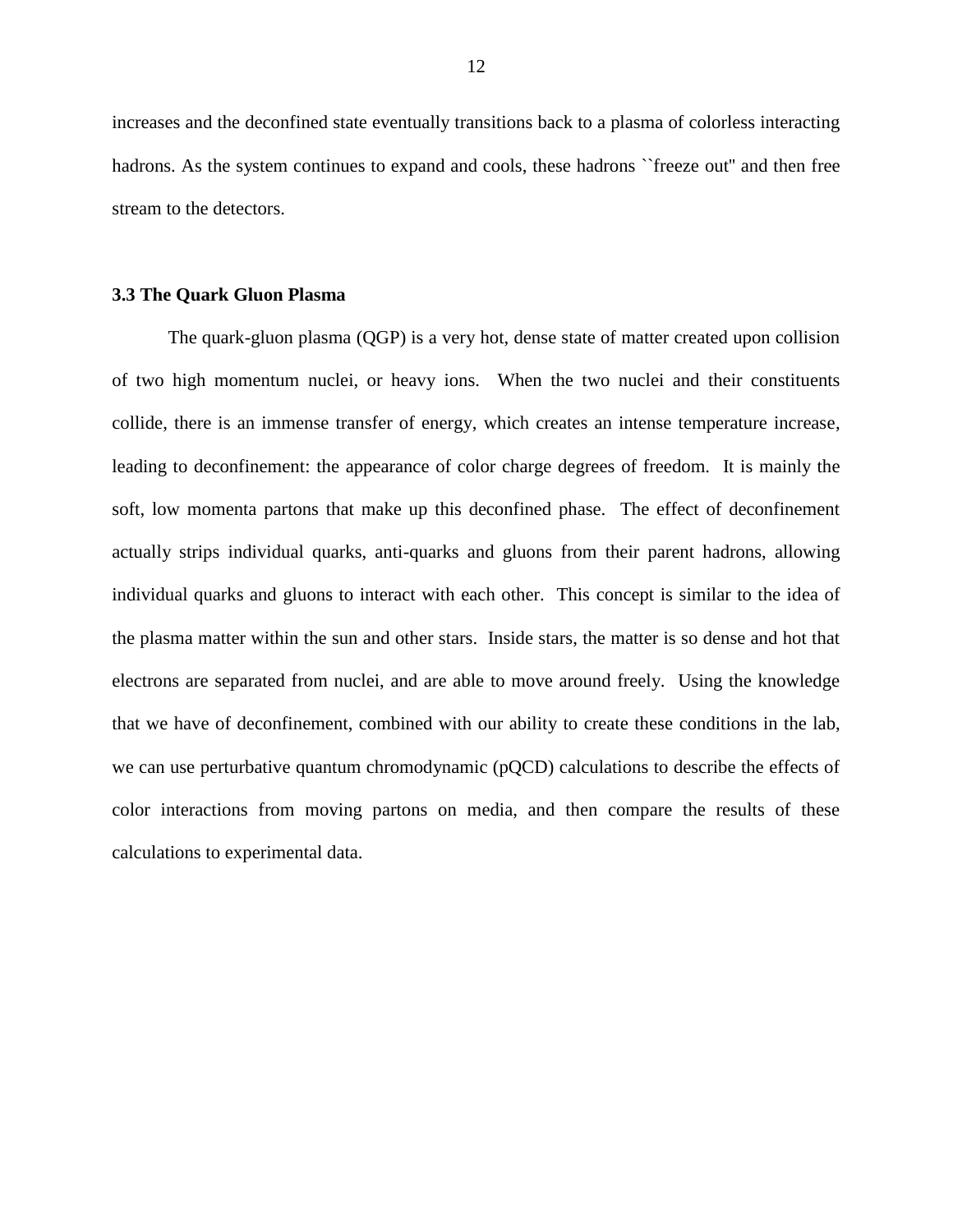#### **CHAPTER 4: JETS, JET QUENCHING, AND TRANSPORT COEFFICIENTS**

#### **4.1 Jets and Jet Parameters**

Occasionally the hard, high frequency, high momenta partons in the colliding hadrons of the nuclei will scatter elastically off each other, creating jets. A parton that is struck by another parton (quark, anti-quark, or gluon), may impart a high enough energy to radiate gluons, which will then propagate through the medium [63]. As they propagate through the medium, they will interact with other partons, emitting other gluons as well as recombining. This process creates a cone-shaped "shower" of partons, or a jet. The formation of jets is a consequence of a weakening of the strong force at high momentum transfer.

It has been observed at RHIC and the LHC that when these partons are ejected from the collision area as jets, they traverse the QGP medium. As they move through the medium, the partons encounter decreasing medium temperature, and lose momentum due to radiation, collisions with and scattering from other partons. They eventually reach a point where the temperature is low enough that they hadronize. When two hard partons collide, two jets are created and leave the collision area in back-to-back trajectories. Each pair of jets will have a different momentum, and a component of the momentum vector of these particles, the transverse momentum  $(p_T)$ , is the component that is perpendicular to the path of the nuclei immediately prior to their collision.

The jet transport coefficient  $\hat{q}$  is defined as the mean transverse momentum squared per unit length, exchanged between a hard parton and the medium. It is an operator of tensor construct, and has the form

$$
\hat{q} = \frac{4\pi C_F \alpha_s}{N_c^2 - 1} \int dy^- \langle F^{ai+}(0) F_i^{a+}(y^-) \rangle e^{i\xi p^+ y^-}. \tag{1}
$$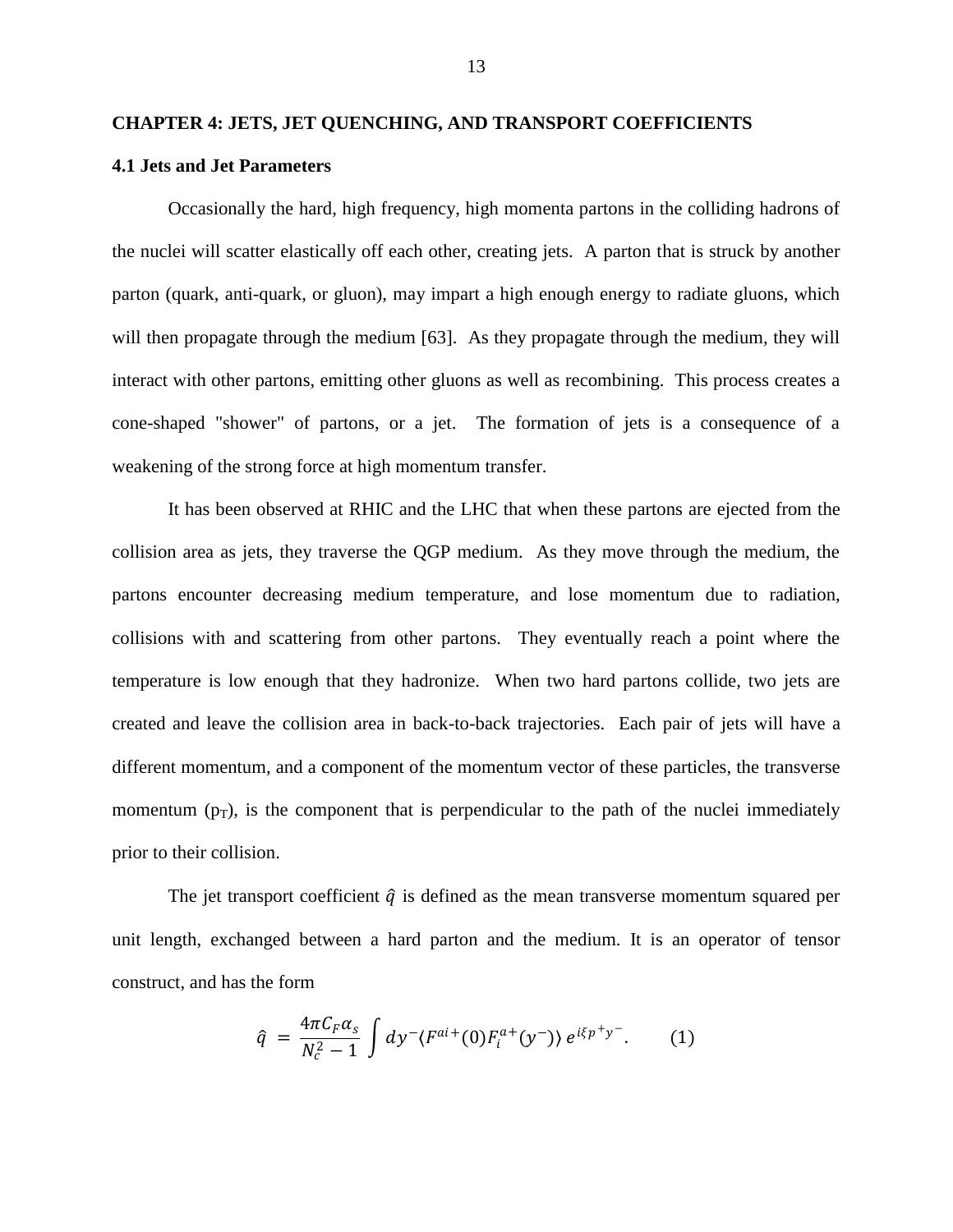In the previous equation,  $C_F$  represents the Casimir of the hard parton,  $N_c = 3$  are the number of colors of the quarks, and  $\alpha_s$  is the strong coupling constant. Inside the integration over negative light-cone separation y, the factors  $F^{a+i}$  represent the gluon field strengths experienced by the hard parton as it propagates in the negative light-cone direction. The target is assumed to move along the positive light-cone direction with momentum  $p^+$ . This parameter describes jet quenching in high energy nuclear collisions, meaning that  $\hat{q}$  controls the radiative energy loss [64]. This energy loss is due to induced gluon bremsstrahlung, caused by the scattering experienced by the partons in the jet shower.

The nuclear modification factor,  $R_{AA}$  is a measure of the suppression of the yield of high  $p_T$  hadrons in A-A (nucleus-nucleus) collisions, with respect to the yield of a p-p collision scaled up by the number of binary nucleon-nucleon encounters expected to occur in a heavy-ion collision [65]:

$$
R_{AA} = \frac{\frac{dN_{AA}}{dp_T dy}}{\langle N_{bin} \rangle \frac{dN_{PP}}{dp_T dy}}.
$$
 (2)

The scaling factor  $N_{bin}$  is the number of nucleon-nucleon collisions that are expected to occur for a given A-A collision. The nuclear modification factor provides a measure of jet modification as it traverses the QGP. If a heavy ion collision was merely a superposition of nucleon-nucleon collisions, we expect to obtain at high momenta ( $p_T > 2$  GeV) an R<sub>AA</sub> value of approximately 1. Suppression is due to energy loss in the medium created in high energy nuclear collisions. As  $\hat{q}$ increases, more energy is radiated, meaning more quarks, anti-quarks and gluons are created in the shower of partons. This change in the jet's composition and participants is called nuclear modification.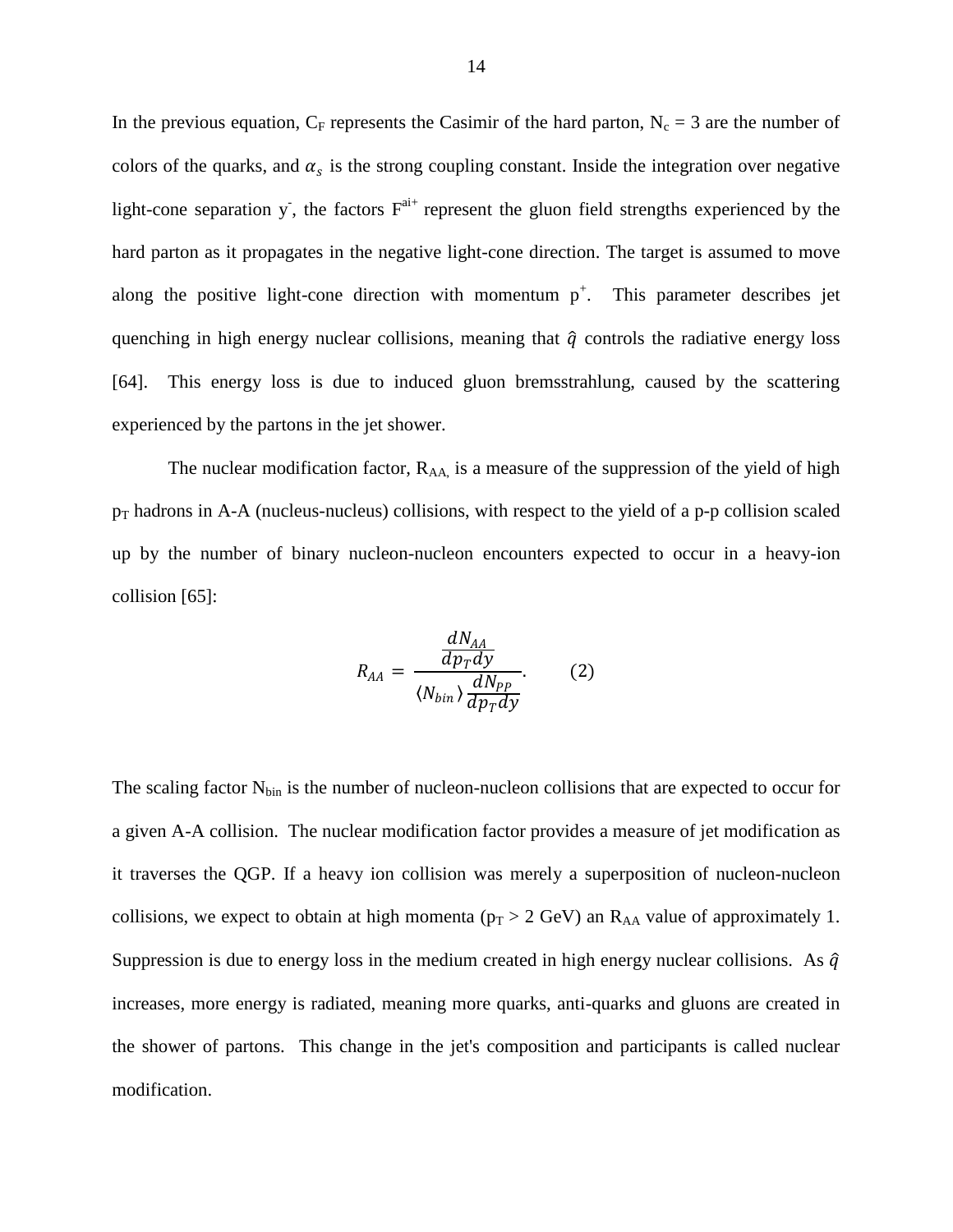#### **4.2 The Higher Twist Model**

The HT model was developed [66] from the study of twist corrections to deep inelastic scattering. Twist calculations were initially used to describe the physics of partons undergoing a few scattering in a medium. Later it was discovered that this method could be extended to multiple scattering [66]. Contrary to other energy loss approaches, the HT approach directly calculates the medium modified fragmentation function.

In the higher twist model (HT), pQCD is used to calculate the corrections to a hard process in an expansion in powers of  $\lambda$ Q, or the twist of a collision. In these cases, we are generally looking at a value for  $\lambda^2 Q$  of the order of  $\Lambda_{\text{QCD}} \approx 200 \text{ MeV}$ , while Q (the virtuality) is of the order of a few GeV. Here  $\lambda$  is a small dimensionless parameter, and Q is the perturbative hard scale, or virtuality of a parton. The short range, high energy applications of pQCD are ideal for these calculations. In this thesis, I look at how higher twist corrections are affected by the medium created due to DIS in high energy collisions [46]. Varying path lengths through the medium results in different variations of jet modification, and suppression of the jet occurs by powers of  $Q^2$ . This expansion in inverse powers of the momentum transfer is a result of determination of the gradation of parton matrix values that exist between hadron states [66]. From the hierarchy of the expansion and inclusion of phenomenology of the meduim, the medium modified fragmentation functions can then be derived. This scalable value makes this an integral tool in solution of multiple scattering event problems, as it allows for multi-particle correlation generalizations.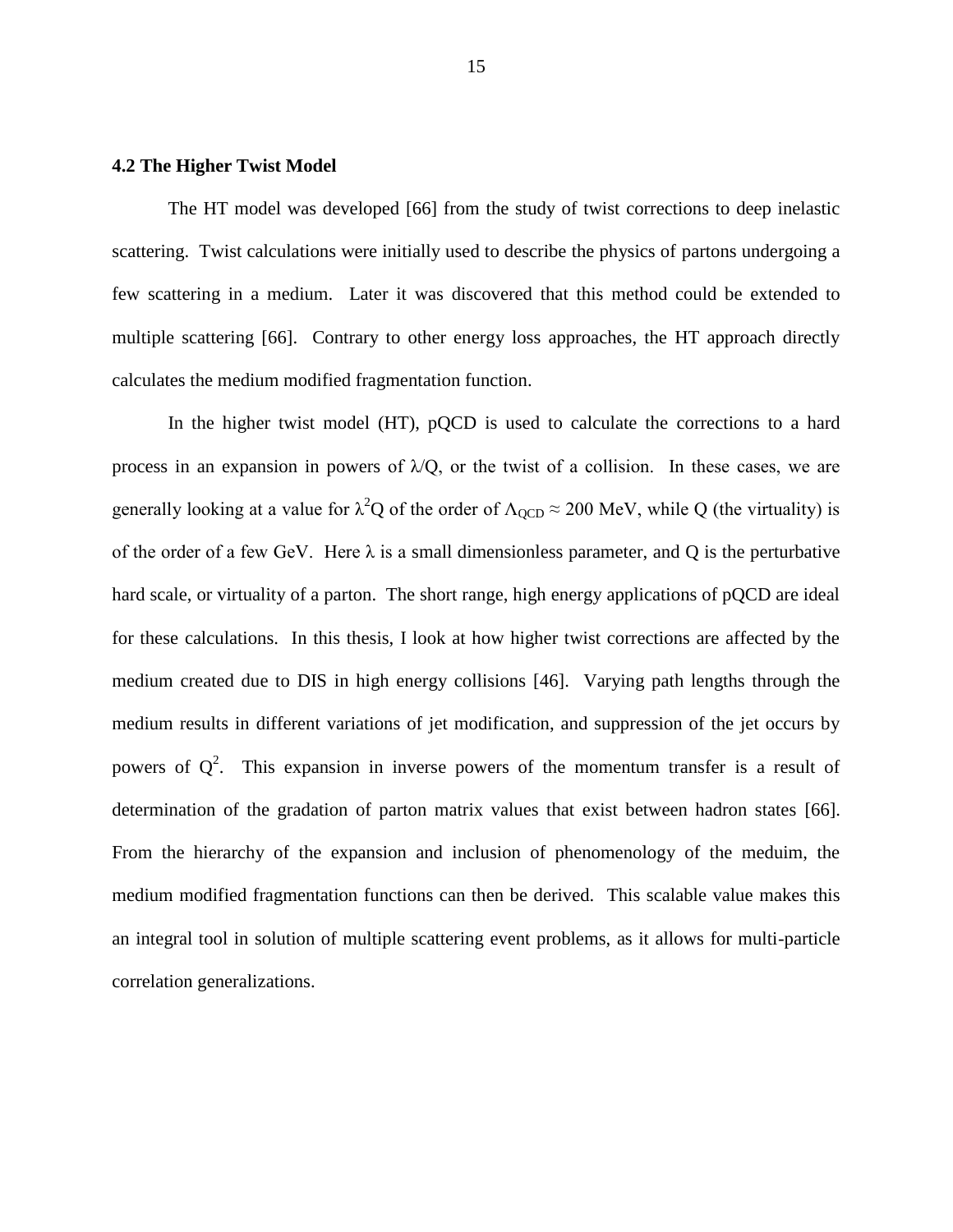#### **4.2 The Higher Twist Calculation**

As explained above, the HT approach [46, 67] is a first order calculation of the correction of a fragmentation function evolution in vacuum. The fragmentation function describes the distribution of hadrons formed in the hadronization of a parton, as a function of the momentum fraction of the parent hadron. My calculation is extended from single scattering to include multiple scattering through modified QCD evolution equations. These modified equations involve multiple scattering for induced gluon emission. This modification to the in vacuum fragmentation function is altered utilizing a vacuum plus medium modified kernel. Factorization [68] is explicitly utilized in this calculation; the initial parton distribution functions are factorized from the hard sattering cross section as well as the final fragmentation function. The equation

$$
\frac{d\sigma}{dy d^2 p_h} = \int d^2 b d^2 r T_{AB}(b, r) \int dx_a dx_b G_A(x_a, Q^2) G_B(x_b, Q^2) \frac{d\hat{\sigma}}{d\hat{t}} \frac{\tilde{D}(z, Q^2)}{\pi z}, \tag{3}
$$

is the definition for the cross section in which hadrons of a particular transverse momentum  $(p_h)$ for a specified rapidity interval (y) are produced in the collision of two heavy ions.

In the equation above,  $T_{AB}(b,r) = \int dz \rho_A(z,\vec{r} + \vec{b}/2) \int dz' \rho_B (z',\vec{r} - \vec{b}/2)$ , is called the thickness function, where nucleus A/B has a nuclear density  $\rho_{A/B}$ .  $G_A(x_A, Q^2)$  and  $G_B(x_B, Q^2)$  are the nuclear parton distribution functions of the participant nuclei, these include any corrections necessary due to parton shadowing. Two contributions are considered within the modified fragmentation function  $\tilde{D}(z, Q^2)$ . The first is the vacuum evolution, and is contained in the DGLAP equations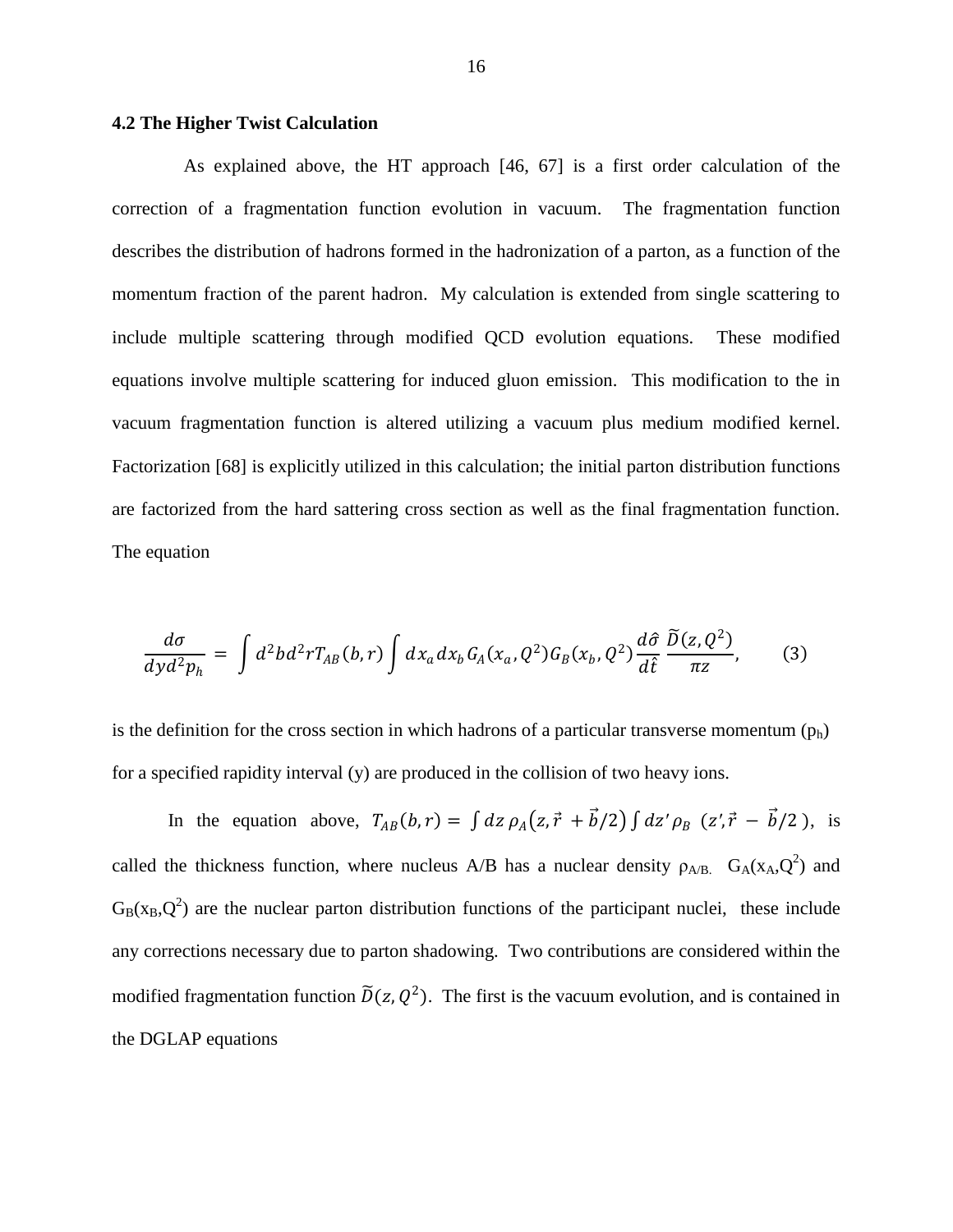$$
\frac{\partial D_q^h(z,Q^2)}{\partial log(Q^2)} = \frac{\alpha_s(Q^2)}{2\pi} \int\limits_{z}^1 \frac{dy}{y} P_{q \to i}(y) D_i^h\left(\frac{z}{y},Q^2\right). \tag{4}
$$

The medium modified evolution equation [68] provides the second input to the modified fragmentation function

$$
\frac{\partial D_q^h(z, Q^2, q^-)}{\partial \log Q^2} = \frac{\alpha_s}{2\pi} \int_z^1 \frac{dy}{y} \int_{\zeta_i}^{\zeta_f} d\zeta P_{q \to i}(y) K_{q^-,\, Q^2}(y, \zeta) D_q^h(\frac{z}{y}, Q^2, q^-, y). \tag{5}
$$

In Equations (4) and (5), we note the inclusion of the Altarelli-Parisi splitting function  $P_{q\to i}(y)$ . The factor  $K_{q^-,Q^2}(y,\zeta)$  contains all information on the medium modification, such as the jet transport coefficient and phase factors that take into account contributions from emission amplitude interference. The leading contribution to  $K_{q^-,Q^2}(y,\zeta)$  is given as [69]

$$
K_{q^-,Q^2}(y,\zeta) = \frac{\left[\hat{q}_A(\zeta) - (1-y)\,\hat{q}_A/2 + (1+y)^2\hat{q}_F\right]}{Q^2} \left[2 - 2\,\cos\frac{Q^2(\zeta - \zeta_i)}{2q^-\mathcal{y}(1-\mathcal{y})}\right].\tag{6}
$$

The jet transport coefficient is represented here in two ways. A quark scattering off a gluon field has a jet transport coefficient represented as  $\hat{q}_F$ . If instead a hard gluon (either by itself or radiated from a hard quark) were to undergo scattering off the glue field, it would entail a jet transport coefficient represented by  $\hat{q}_A$ . Both jet transport coefficients are position dependent, and  $\hat{q}_A$  (for the gluon) can be expressed [70-72] nearly identical to Equation (1), expect with a substitution  $C_F \rightarrow C_A$ , which simply changes the color factor (Casimir) to that of the gluon instead of a quark. The gluon jet coefficient is related to the jet transport coefficient of the quark by  $\hat{q}_F = (C_F/C_A) \hat{q}_A$ .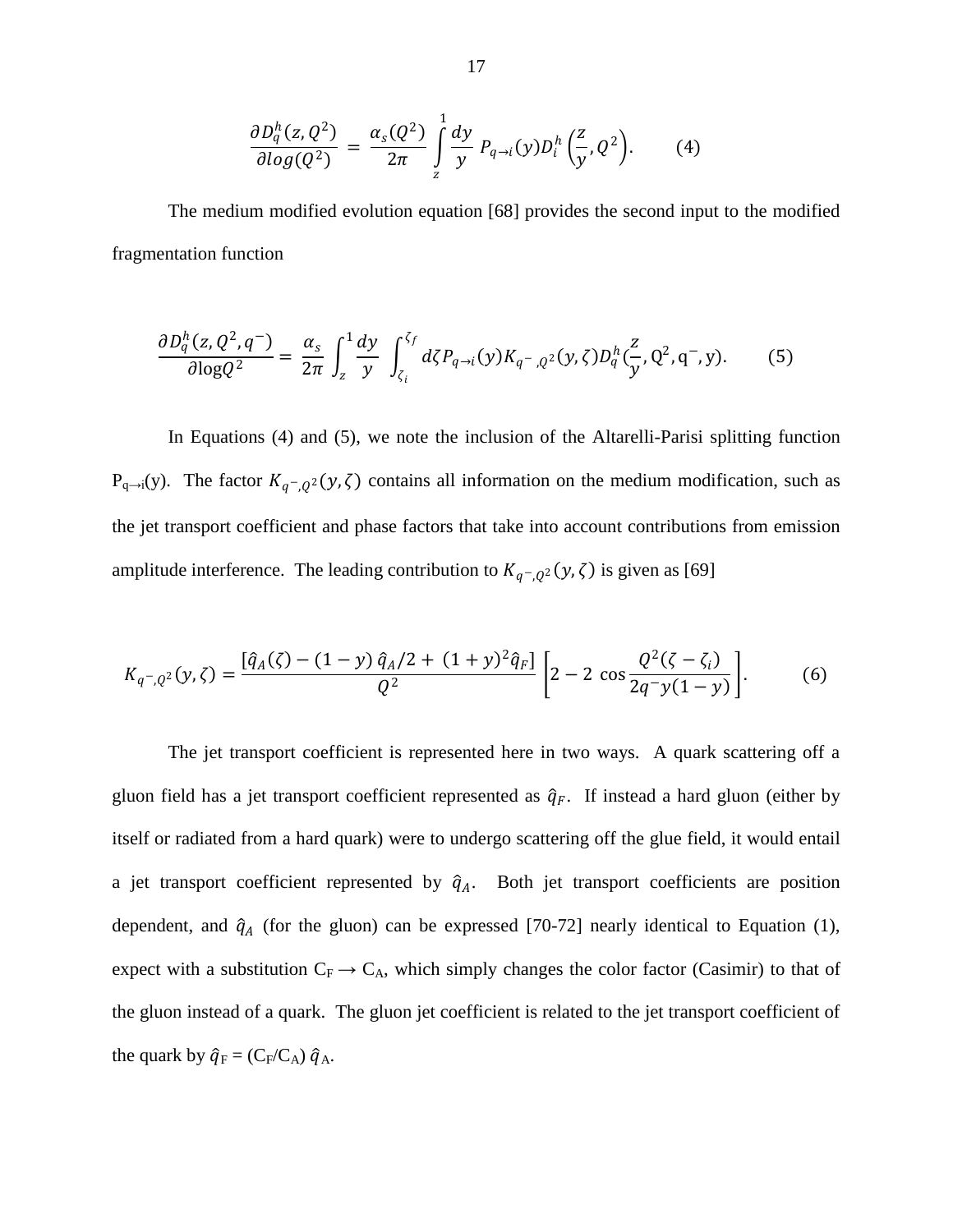In general,  $\hat{q}$  is assumed to scale with a fundamental property of the medium. For the HT model used in this thesis, I assume that  $\hat{q}$  scales with the entropy density *s* (the Refs. [55, 72] describe other scaling assumptions made for  $\hat{q}$ ):  $\hat{q}(s) = \hat{q}_0$  (s/s<sub>0</sub>). At an initial time  $\tau_0$ , s<sub>0</sub> is the maximum entropy density that can be achieved at the highest energy at RHIC in the center of the most central collisions. At this point,  $\hat{q} = \hat{q}_0$ , and this is when thermalization occurs within the colliding mass. The entropy density profile is calculated within a  $(2+1)D$  viscous hydrodynamic module [73, 74] (designed by a hydro group within the JET Collaboration). The initial conditions for RHIC Au+Au collisions (temperature  $T_0 = 346$  MeV,  $\sqrt{s} = 200$  GeV/n) and LHC Pb+Pb collisions (T<sub>0</sub> = 447,  $\sqrt{s}$  = 2.76 TeV/n) are calculated using MC-KLN initial conditions. Next the distance integral  $K_{q-2}(y,\zeta)$  is sampled to calculate the hadron spectra in the heavy ion collision. This is done by sampling the integral through the evolving medium over a large number of paths, whose starting points come from the binary collisions profile. After averaging the medium length integral over  $K_{q-$ ,  $Q_2(y, \zeta)$ , Equations 2 and 3 are used to calculate the medium modified evolution of the fragmentation function.

The input distribution for both the vacuum evolution equation and the medium evolution equation is a vacuum fragmentation function. This function is at an input scale of  $Q_0^2 = p/L$ , and evolves from  $Q_0^2 = 1$  GeV<sup>2</sup> according to the vacuum evolution equation. The mean escape length of jets with a given energy in the medium (L) can be calculated using the energy p of a parton using the single emission formalism of Guo and Wang [12, 13]. Here  $p = p_h/z$  is the transverse momentum of the parton which fragments to a hadron with transverse momentum  $p<sub>h</sub>$ and momentum fraction z.

The results presented in this thesis are updates of the calculations done in Reference [48]. Since publication of the previously mentioned results, there have been some changes to the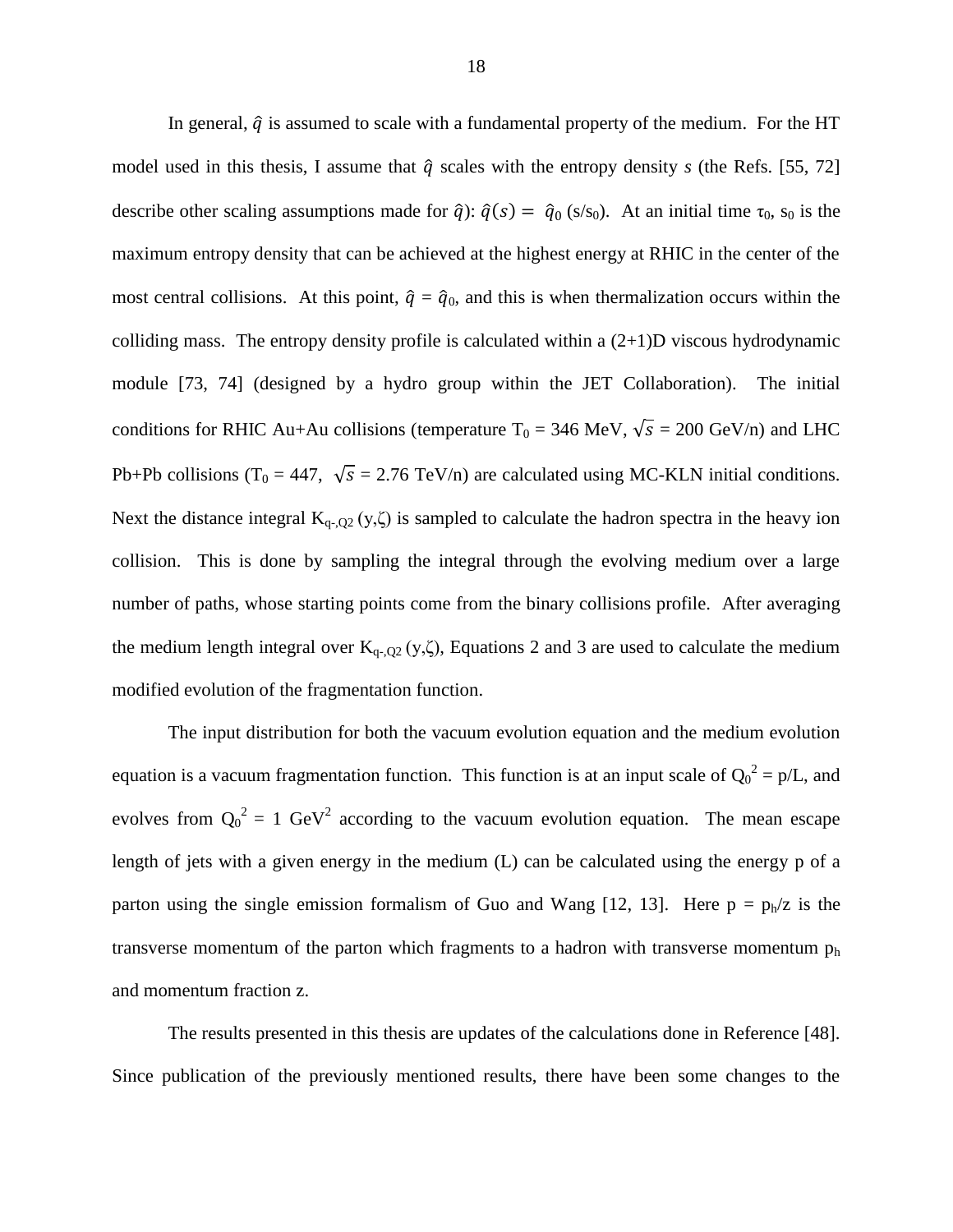numerical routine which calculates these results. The fluid-dynamical simulations now include a new initial state, which uses an MC-KLN that takes into account new data from the LHC. In addition, these hydrodynamic calculations are now averaged over a large ensemble of fluctuating initial conditions [51, 52]. The numerical routine now also averages over those same fluctuating initial conditions to determine jet origin distributions from the binary collision profile consistently.

The following figures (Figures 1 and 2) compare my calculated values of hadron suppression to experimental data obtained from the PHENIX experiment at RHIC and the experiments CMS and ALICE at the LHC. The experimental data from RHIC is for 0-5% central Au+Au collisions at  $\sqrt{s} = 200$  GeV/n (Figure 1), and the data from the LHC is for 0-5% central Pb+Pb collisions at  $\sqrt{s} = 2.76$  TeV/n) (Figure 2). A range of values for  $\hat{q}_0$  was used to obtain values of RAA, which are represented by the lines in the figures. The best fit to experimental data in each plot is illustrated by the solid line. A range of  $p_T \ge 5$  and 20 GeV/c were used in the calculations to find the best fit. Finally, Figure 3 presents the  $\chi^2$  distributions using the data from Figures 1 and 2. This  $\chi^2$  distribution was fit to experimental data and is a function of the initial value of  $\hat{q}_0$ . The best fit values of the jet transport parameter are  $\hat{q}_0 = 2.0 \pm 1$ 0.25 GeV2/fm at RHIC and  $\hat{q}_0 = 2.9 \pm 0.6$  GeV<sup>2</sup>/fm at the LHC.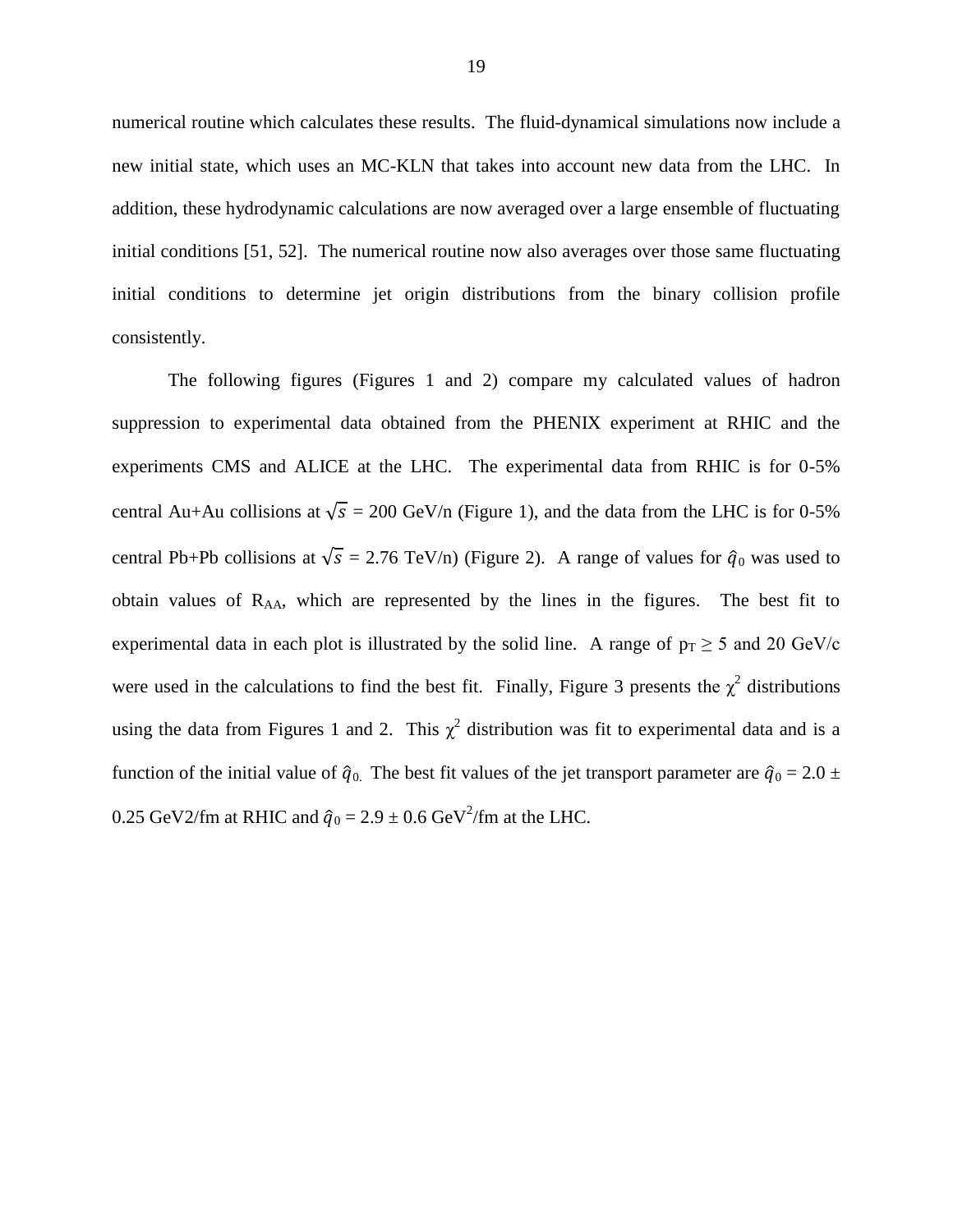

**FIGURE 1: RAA Calculated via Higher Twist vs PHENIX (RHIC) data**

Results above are for the HT model, as compared to experimental data from RHIC. Midrapidity, neutral pion  $(\pi^0)$  spectra, nuclear modification factor R<sub>AA</sub> values are shown for 0-5% central Au+Au collisions at  $\sqrt{s} = 200$  GeV/n, as they compare to PHENIX [75, 76] (RHIC) data. The hydrodynamics simulation starts at  $\tau_0 = 0.6$  fm/c, which is when the system thermalizes. At the time of thermalization, initial values of initial gluon jet transport parameter  $\hat{q}_0$  range from  $1.2 - 3.0 \text{ GeV}^2/\text{fm}$ .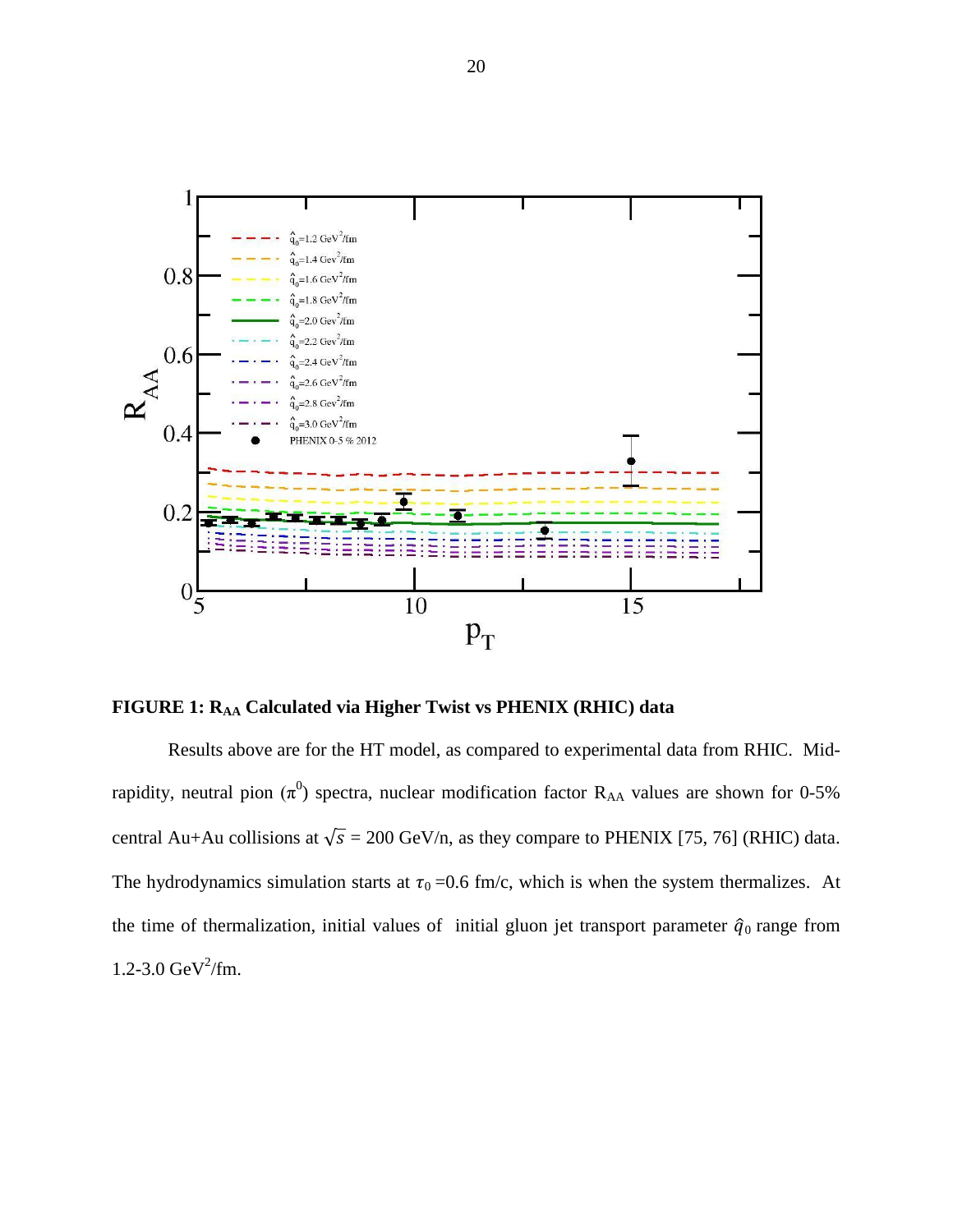

**FIGURE 2: RAA Calculated via Higher Twist vs CMS and ALICE (LHC) data**

Results above are for the HT model, as compared to experimental data from RHIC. Midrapidity, charged particle spectra, nuclear modification factor R<sub>AA</sub> values are shown for 0-5% central Au+Au collisions at  $\sqrt{s}$  = 2.76 TeV/n, as they compare to ALICE [25] and CMS [24] data at the LHC. The hydrodynamics simulation starts at  $\tau_0 = 0.6$  fm/c, which is when the system thermalizes. At the time of thermalization, initial values of initial gluon jet transport parameter  $\hat{q}_0$  range from 2.3-3.8 GeV<sup>2</sup>/fm.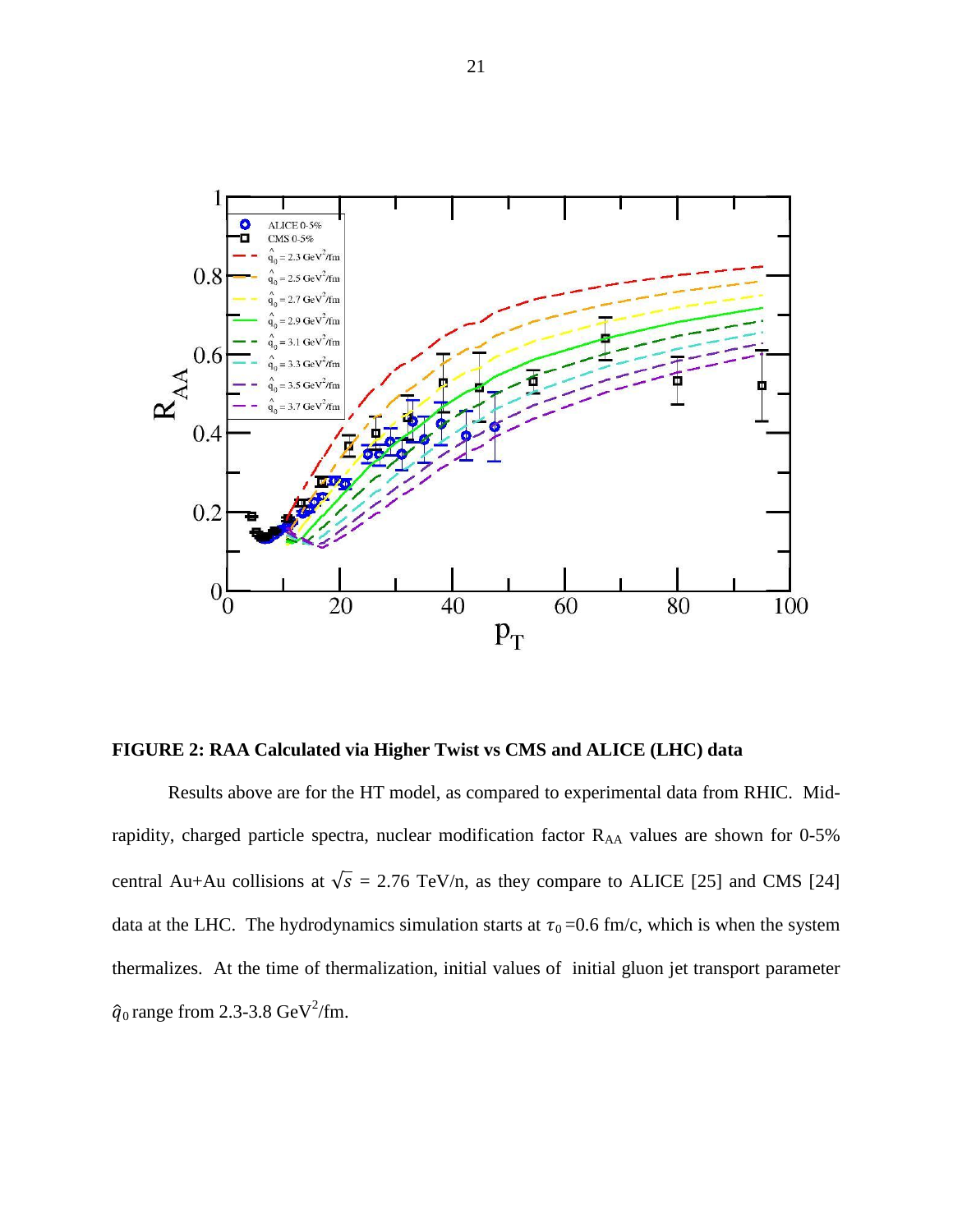

**FIGURE 3:**  $\chi^2$  d.o.f. Fitting of PHENIX, ALICE, and CMS Data

Above is the  $\chi^2$ /d.o.f presentation of the best fit values for  $\hat{q}$ .  $\chi^2$  is presented as a function of  $\hat{q}_0$ , the initial gluon jet transport parameter. Fits were made by fitting HT model calculations of  $R_{AA}(p_T)$  (shown in Figures 1 and 2) to PHENIX (RHIC) data [75, 76] and data sets from ALICE [25] and CMS [24] (LHC) combined. The best fits shown in the two previous figures (Figures 1 and 2) is verified by the  $\chi^2$  calculation, and are at  $\hat{q}_0 \approx 2.0 \text{ GeV}^2/\text{fm}$  for RHIC, and  $\hat{q}_0 \approx$ 2.9 GeV<sup>2</sup>/fm for the LHC.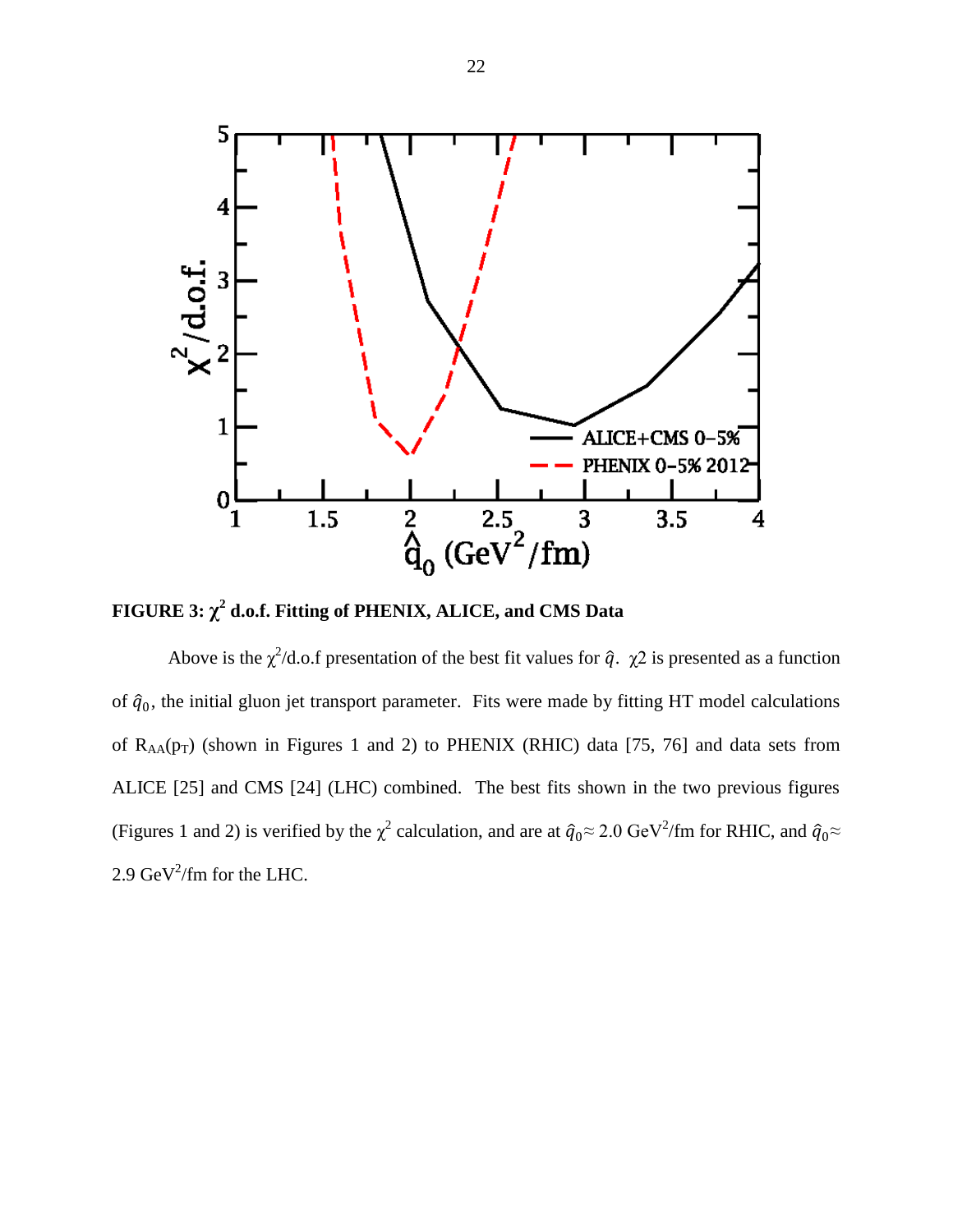To appropriately compare medium properties, I will only consider the value of  $\hat{q}$  directly extracted by the HT model using constraints on the model parameters as provided by the experimental data. This will allow for a more accurate comparison to phenomenological jet quenching studies. To do this, I will consider only the suppression factor for single inclusive hadron spectra ( $R_{AA}(p_T)$ ) at RHIC and the LHC. The jet transport coefficient  $\hat{q}$  should be a function of both local temperature and jet energy within the HT model, and jet energy will vary with jet propagation length. The value of  $\hat{q}$  for a quark jet at the center of 0-5% Au+Au and Pb+Pb collisions will be used as a gauge of medium properties. This will be done at the maximum density achieved in the previously mentioned heavy ion collisions, and will be applied to the bulk evolution when the hydroynamic models are at initial time  $\tau_0 = 0.6$ fm/c. The intital temperatures for the hydrodynamic model will be set at  $T_0=346-373$  MeV (RHIC) and  $T_0 = 447-$ 486 MeV (LHC), where these most central (0-5%) collisions of Au+Au and Pb+Pb will be at  $\sqrt{s}$  $= 200$  GeV/n at RHIC and Pb+Pb collisions at  $\sqrt{s} = 2.76$  TeV/n at LHC, respectively.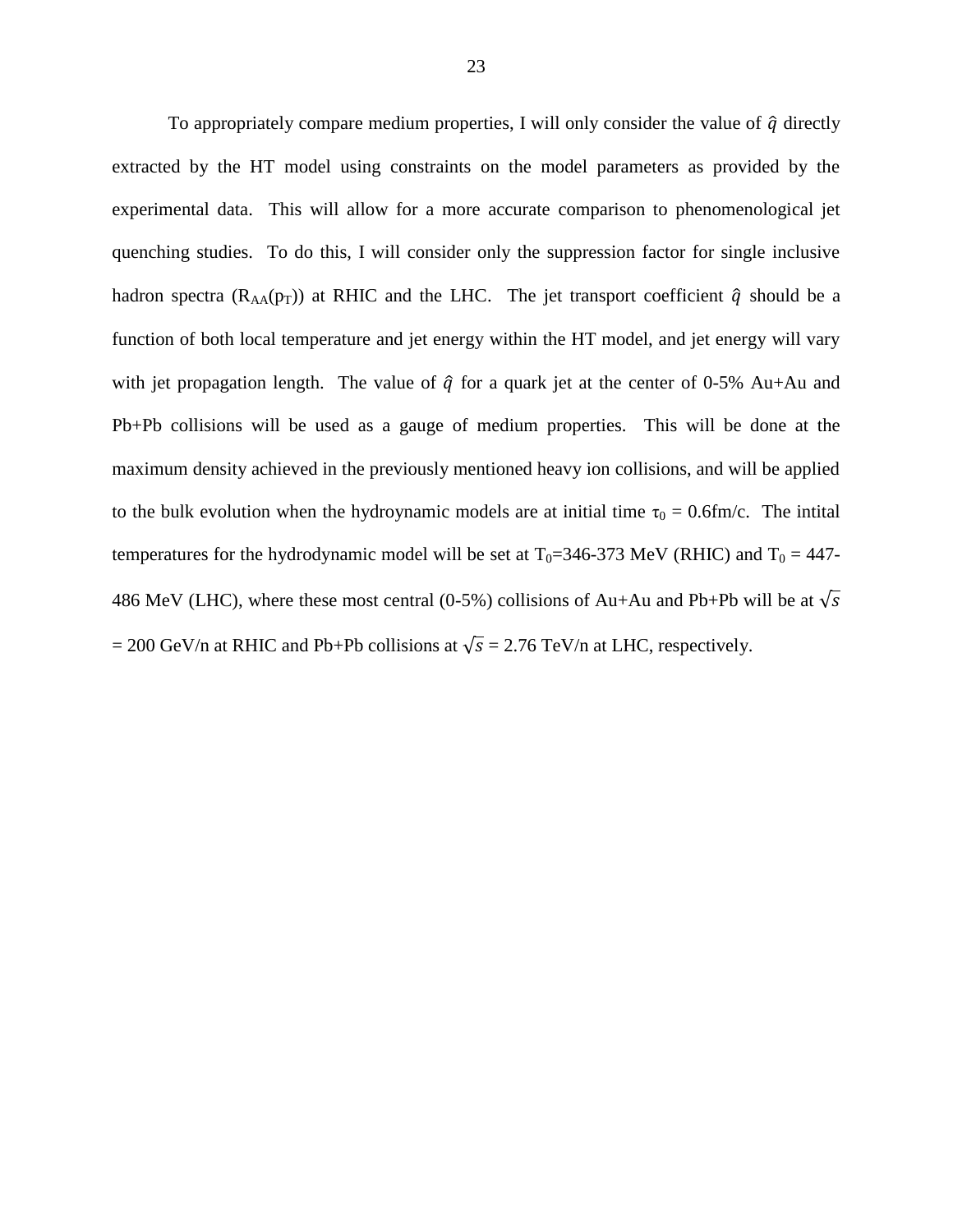

**FIGURE 4: Comparative Results of Five Different Approaches to Energy Loss**

Figure 4 presents assumed temperature dependent results of the jet transport coefficient scaled as  $\hat{q}/T^3$  for 5 different models. The red dotted line represents the calculations for this thesis. At initial time  $\tau_0 = 0.6$  fm/c in 0-5% centrality A+A (Au+Au and Pb+Pb) collisions, values of  $\hat{q}$  are extracted from fitting in both the HT-M and HT-BW. This fitting was done using a comparison of calculated values with experimental data from RHIC and the LHC for RAA. For GLV-CUJET, MARTINI, and McGill-AMY, values of  $\hat{q}$  are calculated within each model using experimentally constrained parameters (RHIC and LHC data). The quark jet considered has initial E=10 GeV [77]. The filled boxes are errors at three separate temperatures at RHIC and the LHC, while the ranges of temperatures are indicated by arrows. Finally, DIS experiments are included and noted by the triangle, which indicates the value of  $\hat{q}_N/T_{\text{eff}}^3$  in cold nuclei.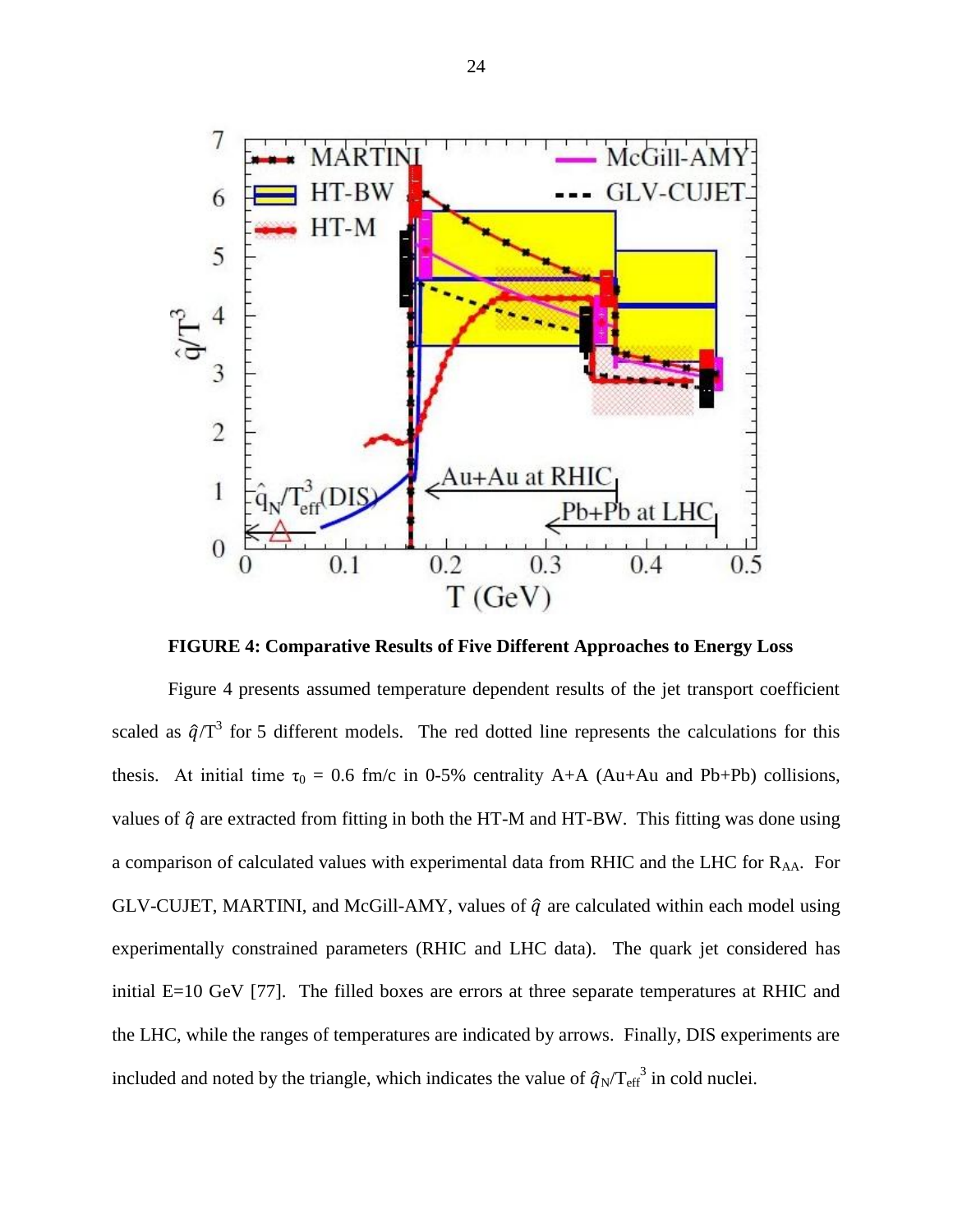Figure 4 shows the results I obtained as they compare to results of other models within the JET Collaboration. The jet transport coefficient  $\hat{q}$  for a quark jet is either extracted (HT-M, HT-BW) or calculated (GLV-CUJET, MARTINI, McGill-AMY) as a function of initial temperature at initial energy E=10 GeV [77]. Initial values for  $\hat{q}$  (assumed to be independent of energy in the HT model) are are  $\hat{q}_0$  =0.89  $\pm$  0.11 GeV<sup>2</sup>/fm in the center of 0-5% Au+Au collisions at RHIC, and  $\hat{q}_0 = 1.29 \pm 0.27 \text{ GeV}^2/\text{fm}$  in 0-5% Pb+Pb collisions at LHC (note: these values are for quark jets, and are 4/9 the values of those for gluon jets, which are those in the above figures). An assumption in the HT model is that  $\hat{q}$  is assumed to follow the entropy density, and therefore  $\hat{q}/T^3$  (Figure 4) is calculated based using the parameterized EOS [79] within the hydrodynamic evolution of the bulk medium, for temperatures close to and below the QCD phase transitions.

Variation between models of the  $\hat{q}/T^3$  values in Figure 4 are considered to be theoretical uncertainties. The wide range of values, which have been constrained by the measured suppression factors for single hadron spectra at RHIC and LHC, have been extracted as follows:

$$
\frac{\hat{q}}{T^3} \approx \{ \frac{4.6 \pm 1.2}{3.7 \pm 1.4} \text{ at RHIC,} \qquad (7)
$$

These values are for the highest temperatures reached in 0-5% centrality Au+Au collisions at RHIC and Pb+Pb collisions at LHC. Consistent with leading order (LO) pQCD correction [80] estimates, these values are very close to an earlier estimate [6]. They do however, present a surprisingly small value for the strong coupling constant.

Values of  $\hat{q}_N/T_{\text{eff}}$  from jet quenching in DIS [79] of cold nuclei are also included in Figure 4. For an ideal quark gas with 3 quarks within each nucleon in a large nucleus, the value of  $\hat{q}_N = 0.02$ -0.06 GeV<sup>2</sup>/fm at an effective temperature was used, and the result is an order of magnitude smaller than in Au+Au collisions at RHIC and Pb+Pb collisions at the LHC.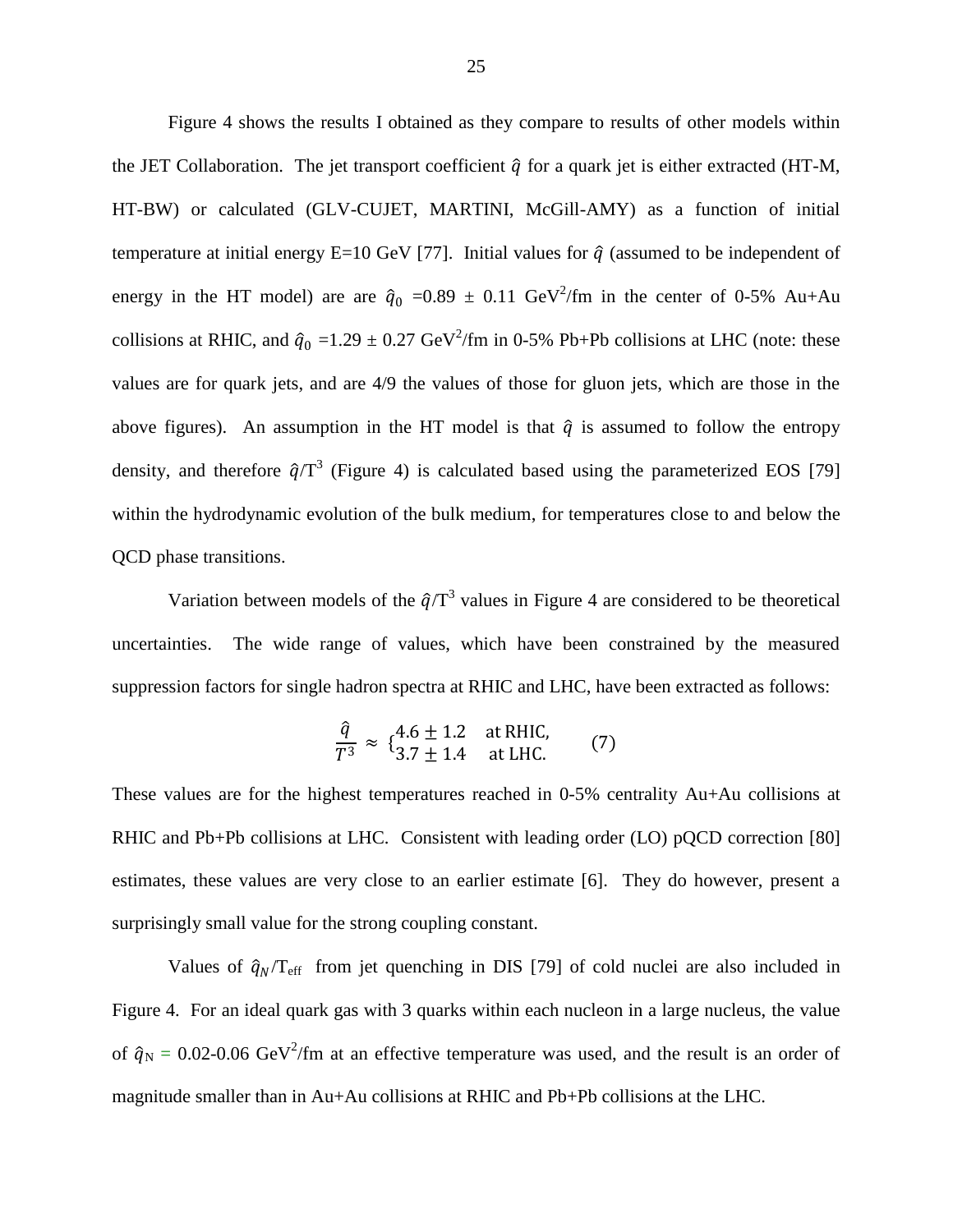#### **CHAPTER 5: CONCLUSIONS AND OUTLOOK**

For this thesis, I conducted a study on the jet transport parameter and extracted jet parameters applicable to parton energy loss. This energy loss, due to jet interactions within a dense medium, has parameters constrained by experimental data from RHIC and the LHC, and is for suppression factors relating to large transverse momentum hadron spectra in high energy heavy ion collisions. A deeper understanding of the temperature dependence of  $\hat{q}$  within the HT parton energy loss model have been made possible due to new data from the LHC, combined with data from RHIC and advances in our understanding and modeling of jet quenching and bulk evolution. These new constraints to the assumed temperature dependence of  $\hat{q}$  and its implementation have allowed for significant narrowing of the acceptable variation of  $\hat{q}$  extracted, as compared to earlier efforts [57, 58]. This updated extracted value is consistent with pQCD as well as (next to leading order) NLO anti-de Sitter/conformal field theory (AdS/CFT SYM) results. A first investigation of jet energy and jet transport coefficient temperature dependence was made possible by the use of a large range of  $p_T$  results from the experimental data and higher temperatures reached in the center of heavy ion collisions at the LHC.

From this point, there are many other studies possible using hard probes constrained by experimental data. This first step has proved the effectiveness of this method, and can be extended to a range of other observables including dihadron and gamma-hadron correlations, single jets, dijets and gamma-jets suppressions, azimuthal asymmetries, modification of jet profile and jet fragmentation functions. To do this, the studies should be done using a realistic model for jet quenching. This model should be inclusive of hadronization and bulk evolution which should be constrained by experimental data for bulk hadron spectra. A full Monte Carlo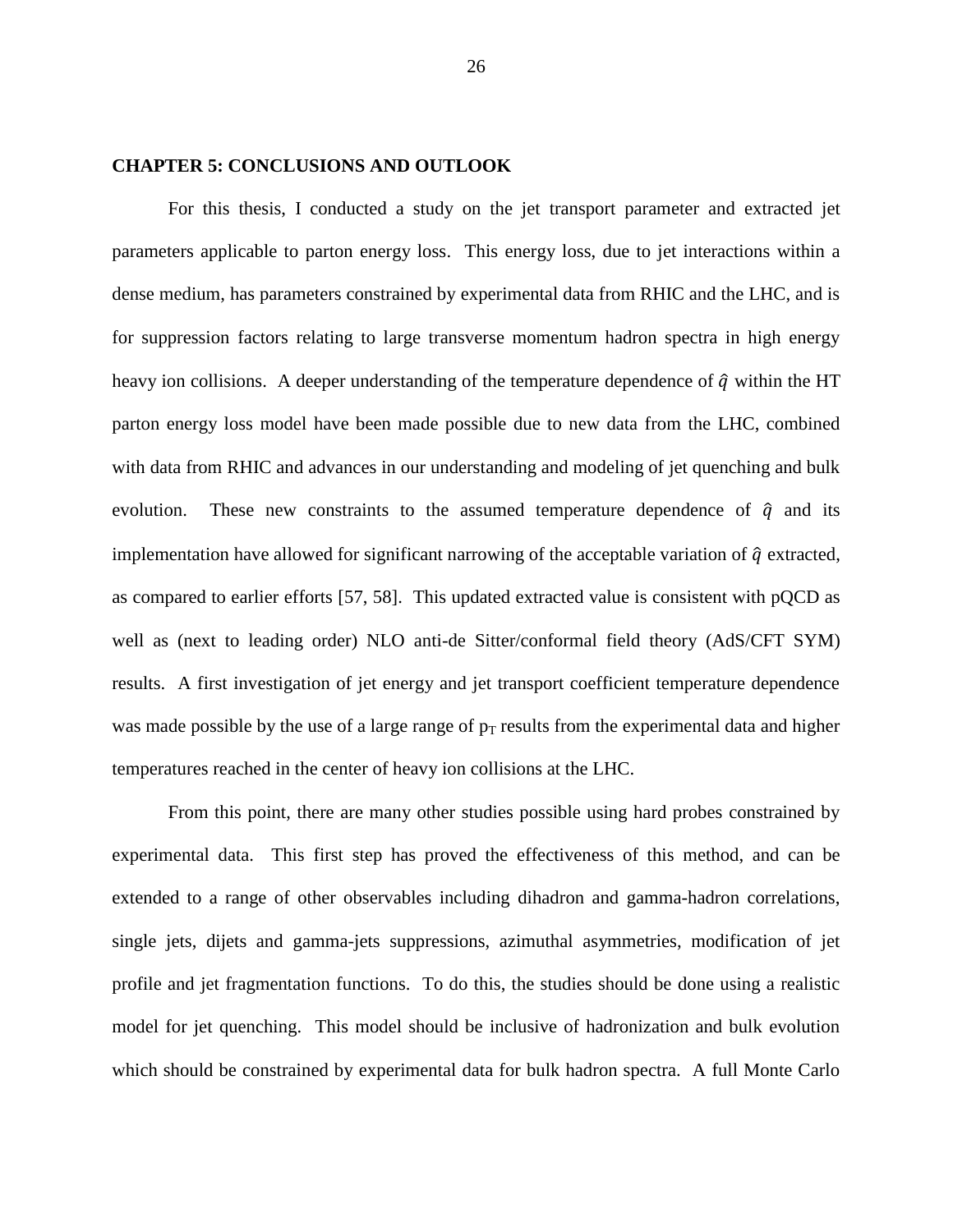simulation that involves an evolving jet shower in expanding medium is required to do this. Uncertainties in jet transport parameters can be further reduced from advances in theoretical understanding of jet quenching and modeling of bulk evolution, complementary statistical data from RHIC and the LHC, and greater precision in measurements. Through achieving this, we should also achieve a quantitative description and understanding of the QGP.

Current results have been summarized in Figure 4. The JET Collaboration includes other models that investigate parton energy loss in addition to the HT-M model that I used for my calculations: GLV-CUJET, McGill-AMY, MARTINI, and HT-BW. A wider range of jet energies and maximum temperatures in 0-5% centrality A+A collisions to establish a full quantitative spectrum for the jet transport parameter  $\hat{q}(E,T)$ . Lower energy ( $\sqrt{s} = 0.02 - 0.2$ TeV/n) experimental data from RHIC and higher energy ( $\sqrt{s}$  = 5.5 TeV/n) data from the LHC on nuclear modification factors will enable greater constraint on jet-medium interactions. Both constraints imposed by bulk observables on viscous hydrodynamic calculation and jet quenching calculations for light and heavy quarks jets will be required. One last important and challenging problem still open is reconciliation of bulk "flow" moments with high  $p_T$  jet azimuthal multipole moments ( $v_n$ ). These phenomena occur in the ranges of  $p_T < 4$  GeV/c and  $p_T > 10$  GeV/c, respectively. Finally, perturbative (NLO pQCD) and non-perturbative (lattice QCD and AdS/CFT) methods must be used concurrently to improve theoretical calculations of the jet transport coefficient. This can be done within the broad energy and temperature ranges available at RHIC and the LHC to reduce modeling uncertainties in jet quenching studies.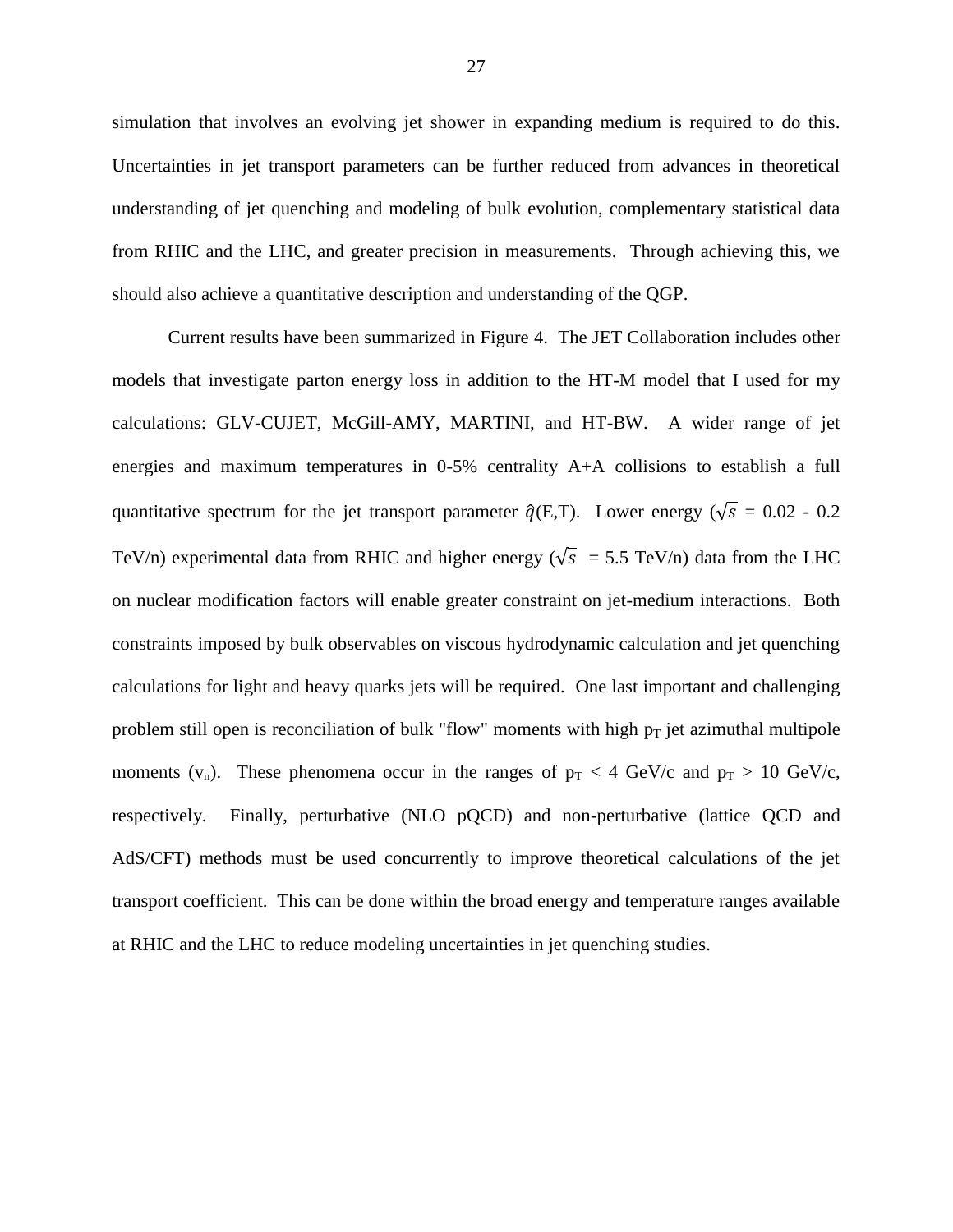#### **REFERENCES**

- [1] J.D. Bjorken: "Energy Loss Of Energetic Partons In Quark Gluon Plasma: Possible Extinction Of High P(T) Jets In Hadron - Hadron Collisions", FERMILAB-PUB-82-059- THY, 1982.
- [2] M. Gyulassy and M. Plumer: "Jet Quenching In Dense Matter", Phys. Lett. B **243**, 432 (1990).
- [3] X. N. Wang and M. Gyulassy: "Gluon shadowing and jet quenching in A + A collisions at  $\sqrt{s}$ = 200-GeV", Phys. Rev. Lett. **68**, 1480 (1992).
- [4] M. Gyulassy and X. N. Wang: "Multiple collisions and induced gluon Bremsstrahlung in QCD", Nucl. Phys. B **420**, 583 (1994).
- [5] R. Baier, Y. L. Dokshitzer, S. Peigne and D. Schiff: "Induced gluon radiation in a QCD medium", Phys. Lett. B **345**, 277 (1995).
- [6] R. Baier, Y. L. Dokshitzer, A. H. Mueller, S. Peigne and D. Schiff: "Radiative energy loss and  $p_T$ -broadening of high energy partons in nuclei", Nucl. Phys. B  $484$ ,  $265$  (1997).
- [7] B. G. Zakharov: "Fully quantum treatment of the Landau-Pomeranchuk-Migdal effect in QED and QCD", JETP Lett. **63**, 952 (1996).
- [8] M. Gyulassy, P. Levai and I. Vitev: "Non-Abelian energy loss at finite opacity", Phys. Rev. Lett. **85**, 5535 (2000).
- [9] M. Gyulassy, P. Levai and I. Vitev: "Reaction operator approach to non-Abelian energy loss", Nucl. Phys. B **594**, 371 (2001).
- [10] U. A. Wiedemann: "Gluon radiation off hard quarks in a nuclear environment: Opacity expansion", Nucl. Phys. B **588**, 303 (2000).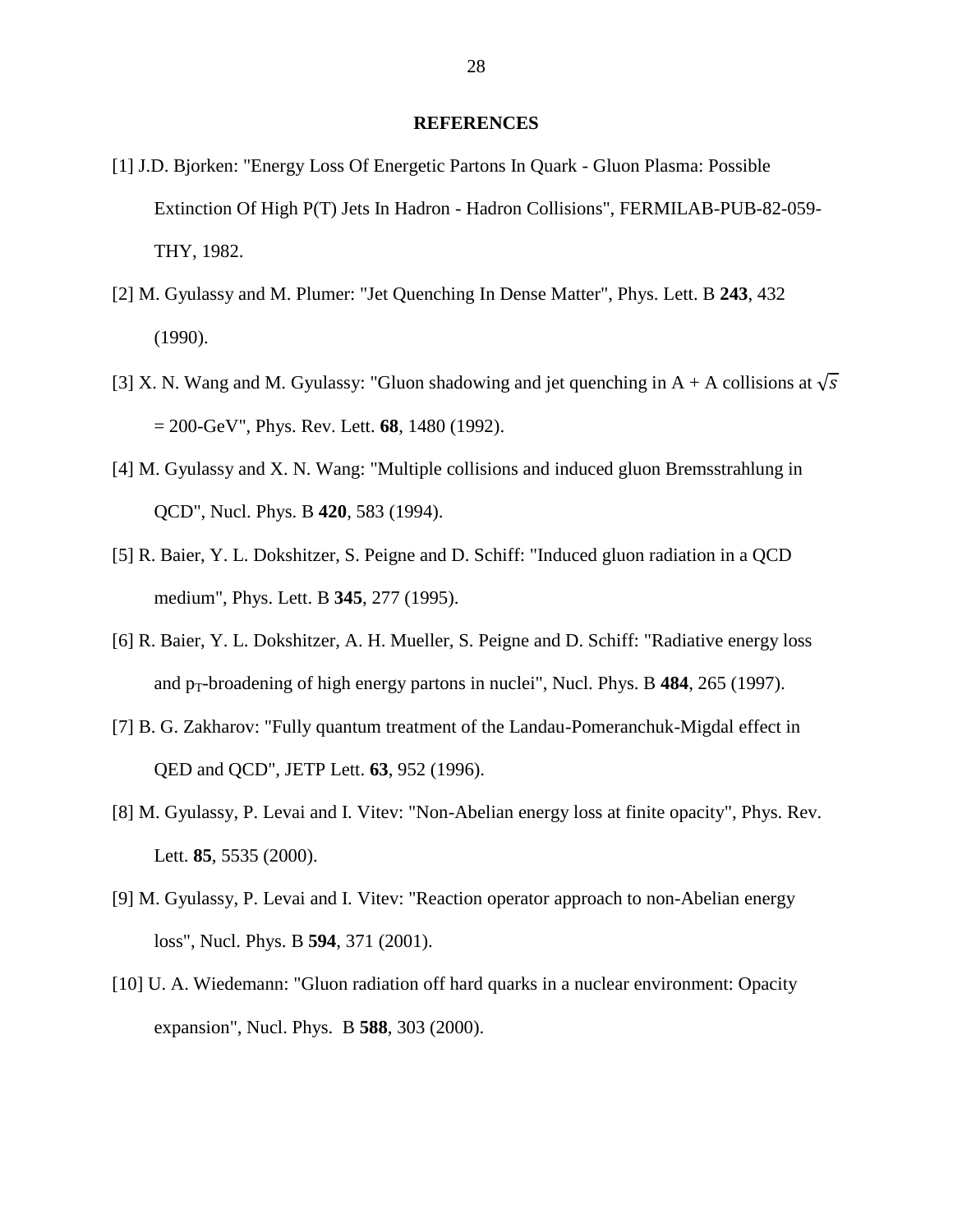- [11] U. A. Wiedemann: "Jet quenching versus jet enhancement: A quantitative study of the BDMPS-Z gluon radiation spectrum", Nucl. Phys. A **690**, 731 (2001).
- [12] X. F. Guo and X. N. Wang: "Multiple Scattering, Parton Energy Loss and Modified Fragmentation Functions in Deeply Inelastic eA Scattering", Phys. Rev. Lett. **85**, 3591 (2000).
- [13] X. N. Wang and X. F. Guo: "Multiple parton scattering in nuclei: Parton energy loss", Nucl. Phys. A **696**, 788 (2001).
- [14] P. Arnold, G. D. Moore and L. G. Yaffe: "Photon emission from ultrarelativistic plasmas", JHEP **0111**, 057 (2001).
- [15] P. Arnold, G. D. Moore and L. G. Yaffe: "Photon and Gluon Emission in Relativistic Plasmas", JHEP **0206**, 030 (2002).
- [16] X. N. Wang: "Systematic study of high  $p_T$  hadron spectra in p-p, p-A and A-A collisions from SPS to RHIC energies", Phys. Rev. C **61**, 064910 (2000).
- [17] M. Gyulassy, I. Vitev and X. N. Wang: "High  $p_T$  azimuthal asymmetry in noncentral  $A + A$ at RHIC", Phys. Rev. Lett. **86**, 2537 (2001).
- [18] J. Adams *et al.* [STAR Collaboration]: "Evidence from d + Au measurements for final-state suppression of high  $p_T$  hadrons in Au + Au collisions at RHIC", Phys. Rev. Lett. **91**, 072304 (2003); "Transverse momentum and collision energy dependence of high  $p_T$  hadron suppression in Au + Au collisions at ultra-relativistic energies", Phys. Rev. Lett. **91**, 172302 (2003).
- [19] S. S. Adler *et al.* [PHENIX Collaboration]: "Suppressed  $\pi^0$  production at large transverse momentum in central Au+Au collisions at  $\sqrt{s_{NN}} = 200$ -GeV", Phys. Rev. Lett. **91**, 072301 (2003).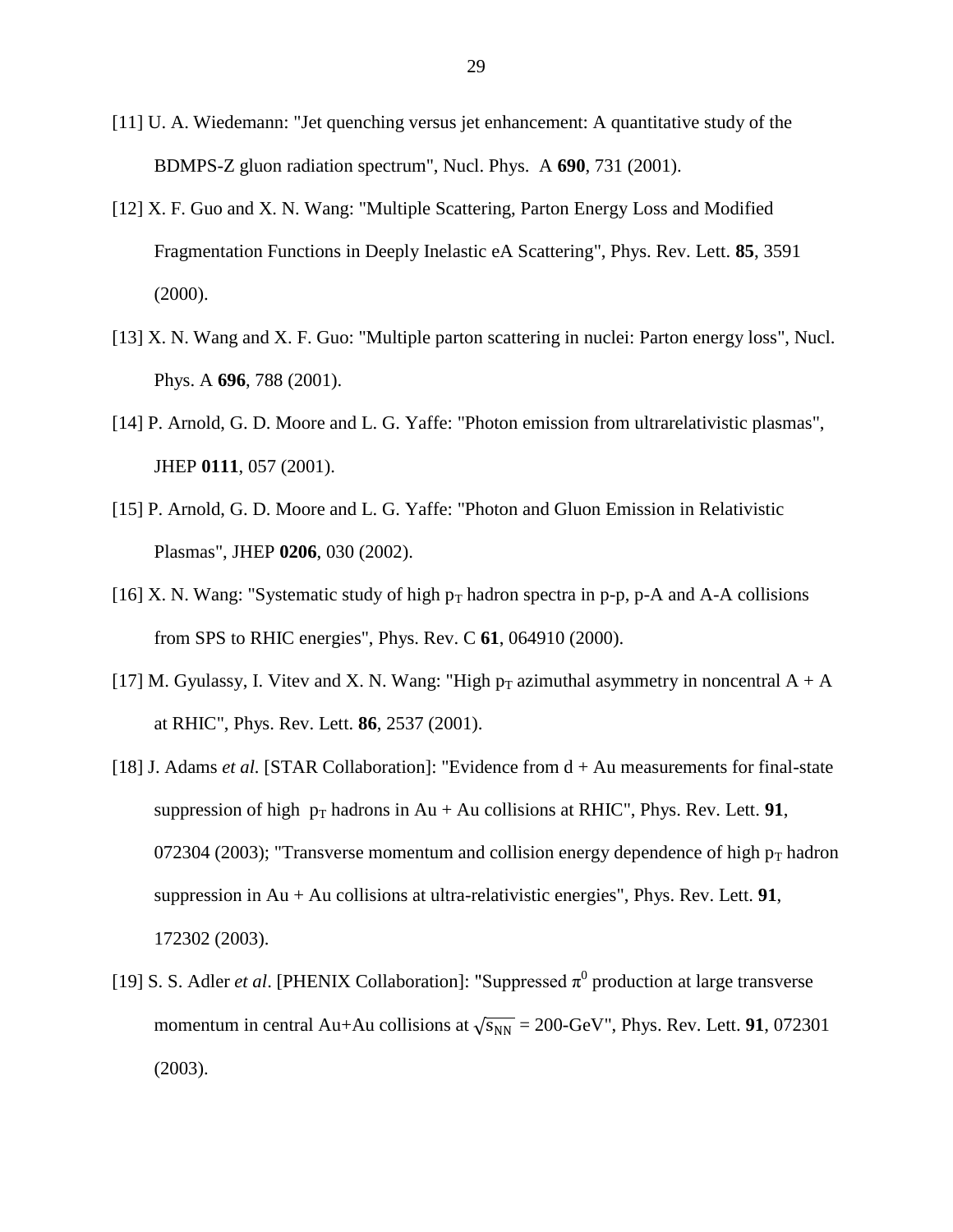- [20] C. Adler *et al.*: "Disappearance of back-to-back high  $p_T$  hadron correlations in central Au+Au collisions at  $\sqrt{s_{NN}}$  = 200-GeV", Phys. Rev. Lett. **90**, 082302 (2003).
- [21] X.-N. Wang, Z. Huang, I. Sarcevic: "Jet quenching in the opposite direction of a tagged photon in high-energy heavy ion collisions", Phys. Rev. Lett. **77**, 231-234 (1996) [hepph/9605213].
- [22] A. Adare *et al*. [PHENIX Collaboration]: "Photon-Hadron Jet Correlations in p+p and Au+Au Collisions at  $\sqrt{s_{NN}}$  = 200 GeV", Phys. Rev. C **80**, 024908 (2009) [arXiv:0903.3399 [nucl-ex]].
- [23] B. I. Abelev *et al*. [STAR Collaboration]: "Studying Parton Energy Loss in Heavy-Ion Collisions via Direct-Photon and Charged-Particle Azimuthal Correlations", Phys. Rev. C **82**, 034909 (2010) [arXiv:0912.1871 [nucl-ex]].
- [24] S. Chatrchyan *et al.* [CMS Collaboration]: "Study of high- $p_T$  charged particle suppression in Pb-Pb compared to p-p collisions at  $\sqrt{s_{NN}}$  = 2.76 TeV", Eur. Phys. J. C 72, 1945 (2012) [arXiv:1202.2554 [nucl-ex]].
- [25] B. Abelev *et al*. [ALICE Collaboration]: "Centrality Dependence of Charged Particle Production at Large Transverse Momentum in Pb-Pb Collisions at  $\sqrt{s_{NN}} = 2.76 \text{ TeV}$ ", Phys. Lett. B **720**, 52 (2013) [arXiv:1208.2711 [hep-ex]].
- [26] K. Aamodt *et al*. [ALICE Collaboration]: "Particle-yield modification in jet-like azimuthal di-hadron correlations in Pb-Pb collisions at  $\sqrt{s_{NN}} = 2.76$  TeV", Phys. Rev. Lett. **108**, 092301 (2012) [arXiv:1110.0121 [nucl-ex]].
- [27] I. Vitev and B.-W. Zhang: "Jet tomography of high-energy nucleus-nucleus collisions at next-to-leading order", Phys. Rev. Lett. **104**, 132001 (2010).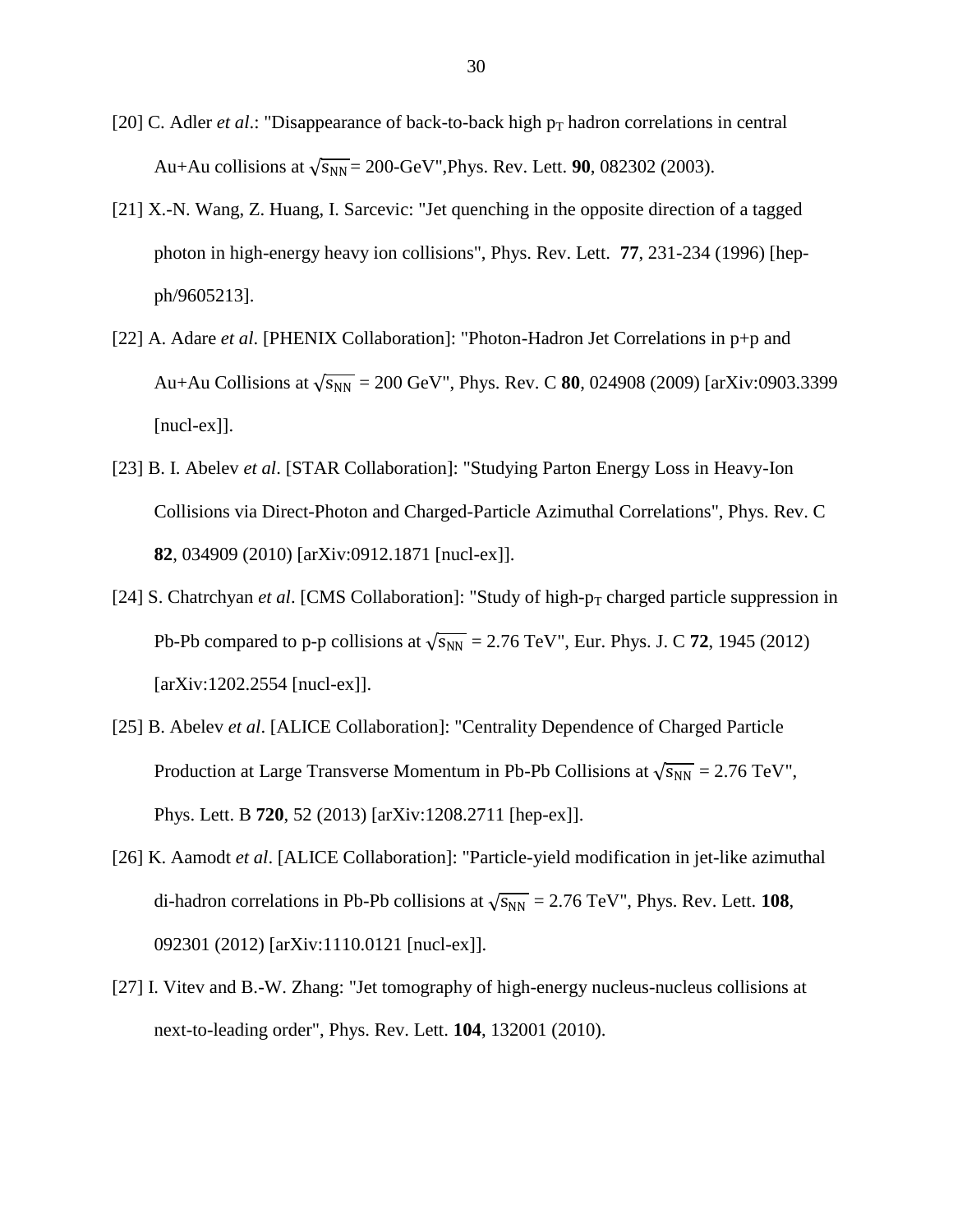- [28] G. Aad *et al*. [ATLAS Collaboration]: "Measurement of the jet radius and transverse momentum dependence of inclusive jet suppression in lead-lead collisions at  $\sqrt{s_{NN}} = 2.76$ TeV with the ATLAS detector", Phys. Lett. B **719**, 220 (2013) [arXiv:1208.1967 [hep-ex]].
- [29] G. Aad *et al*. [ATLAS Collaboration]: "Measurement of the Azimuthal Angle Dependence of Inclusive Jet Yields in Pb+Pb Collisions at  $\sqrt{s_{NN}} = 2.76$  TeV with the ATLAS detector", [arXiv:1306.6469 [hep-ex]].
- [30] G. Aad *et al*. [Atlas Collaboration]: "Observation of a Centrality-Dependent Dijet Asymmetry in Lead-Lead Collisions at  $\sqrt{s_{NN}} = 2.77$  TeV with the ATLAS Detector at the LHC", Phys. Rev. Lett. **105**, 252303 (2010).
- [31] S. Chatrchyan *et al*. [CMS Collaboration]: "Jet momentum dependence of jet quenching in Pb-Pb collisions at  $\sqrt{s_{NN}}$  = 2.76 TeV", Phys. Lett. B **712** (2012) 176 [arXiv:1202.5022 [nucl-ex]].
- [32] CMS Collaboration: "Studies of jet quenching using isolated-photon+jet correlations in Pb-Pb and p-p collisions at  $\sqrt{s_{NN}} = 2.76$  TeV", Phys. Lett. B **718**, 773 (2012).
- [33] ATLAS Collaboration: "Measurement of the correlation of jets with high  $p_T$  isolated prompt photons in lead-lead collisions at  $\sqrt{s_{NN}}$  =2.76 TeV with the ATLAS detector at the LHC", Report No. ATLAS-CONF-2012-121.
- [34] X.-N. Wang: "Discovery of jet quenching and beyond", Nucl. Phys. **A750**, 98-120 (2005). [nucl-th/0405017].
- [35] I. Vitev and M. Gyulassy: "High  $p_T$  tomography of d+Au and Au+Au at SPS, RHIC, and LHC", Phys. Rev. Lett. **89**, 252301 (2002).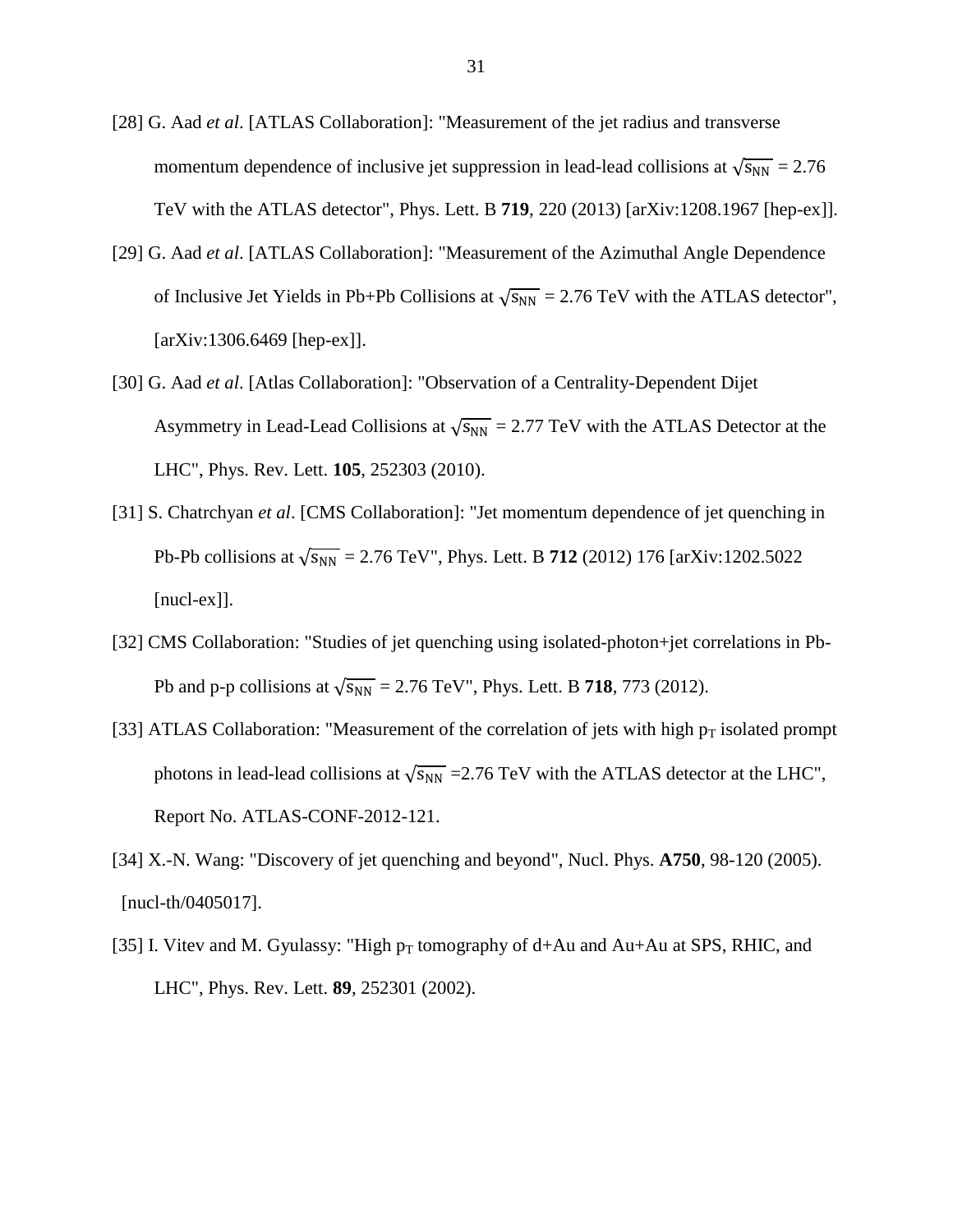- [36] X.-N. Wang: "High  $p_T$  Hadron Spectra, Azimuthal Anisotropy and Back-to-Back Correlations in High-energy Heavy-ion Collisions", Phys. Lett. B **595**}, 165 (2004) [arXiv:nucl-th/0305010].
- [37] K. J. Eskola, H. Honkanen, C. A. Salgado and U. A. Wiedemann: "The fragility of high- $p_T$ hadron spectra as a hard probe", Nucl. Phys. A **747**}, 511 (2005).
- [38] T. Renk: "Through the blackness: High  $p_T$  hadrons probing the central region of 200-AGeV Au-Au collisions", Phys. Rev. C **74**, 024903 (2006).
- [39] H. Zhang, J. F. Owens, E. Wang and X.-N. Wang: "Dihadron Tomography of High-Energy Nuclear Collisions in NLO pQCD", Phys. Rev. Lett. **98**, 212301 (2007).
- [40] G. Y. Qin, J. Ruppert, C. Gale, S. Jeon, G. D. Moore and M. G. Mustafa: "Radiative and Collisional Jet Energy Loss in the Quark-Gluon Plasma at RHIC", Phys. Rev. Lett. **100**, 072301 (2008) [arXiv:0710.0605 [hep-ph]].
- [41] T.~Renk: "Towards jet tomography: gamma-hadron correlations", Phys. Rev. C **74**, 034906 (2006) [hep-ph/0607166].
- [42] H. Zhang, J. F. Owens, E. Wang and X.-N. Wang: "Tomography of high-energy nuclear collisions with photon-hadron correlations", Phys. Rev. Lett. **103**, 032302 (2009) [arXiv:0902.4000 [nucl-th]].
- [43] G. Y. Qin, J. Ruppert, C. Gale, S. Jeon and G. D. Moore: "Jet energy loss, photon production, and photon-hadron correlations at RHIC", Phys. Rev. C **80**, 054909 (2009) [arXiv:0906.3280 [hep-ph]].
- [44] M. Gyulassy, I. Vitev, X.-N. Wang *et al*.: "Jet quenching and radiative energy loss in dense nuclear matter", In \*Hwa, R.C. (ed.) et al.: Quark gluon plasma\* 123-191 [nuclth/0302077].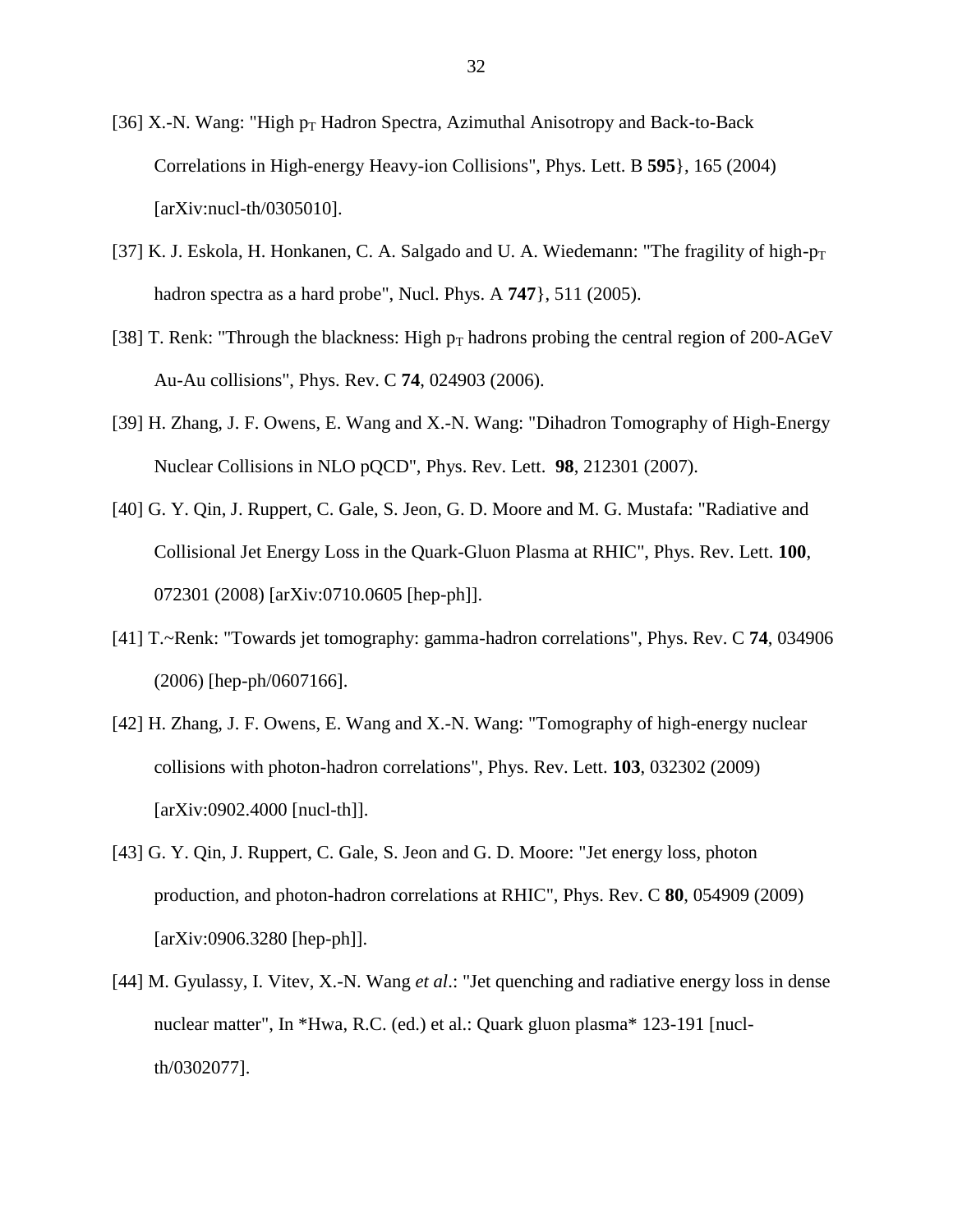- [45] A. Kovner, U. A. Wiedemann: "Gluon radiation and parton energy loss", In \*Hwa, R.C. (ed.) et al.: Quark gluon plasma\* 192-248 [hep-ph/0304151].
- [46] A. Majumder and M. Van Leeuwen: "The Theory and Phenomenology of Perturbative QCD Based Jet Quenching", Prog. Part. Nucl. Phys. A **66**, 41 (2011) [arXiv:1002.2206 [hepph]].
- [47] N. Armesto, B. Cole, C. Gale, W. A. Horowitz, P. Jacobs, S. Jeon, M. van Leeuwen and A. Majumder *et al*: "Comparison of Jet Quenching Formalisms for a Quark-Gluon Plasma 'Brick'", Phys. Rev. C **86**, 064904 (2012) [arXiv:1106.1106 [hep-ph]].
- [48] X.-F. Chen, T. Hirano, E. Wang, X.-N. Wang and H. Zhang: "Suppression of high  $p_T$ hadrons in Pb+Pb Collisions at LHC", Phys. Rev. C **84**, 034902 (2011) [arXiv:1102.5614 [nucl-th]].
- [49] A. Majumder and C~Shen: "Suppression of the High  $p_T$  Charged Hadron R<sub>AA</sub> at the LHC", Phys. Rev. Lett. **109**, 202301 (2012) [arXiv:1103.0809 [hep-ph]].
- [50] K. C. Zapp, F. Krauss and U. A.Wiedemann: "A perturbative framework for jet quenching", JHEP **1303**, 080 (2013) [arXiv:1212.1599 [hep-ph]].
- [51] T. Renk: "The Physics probed by the  $p_T$  Dependence of the Nuclear Suppression Factor", Phys. Rev. C **88**, 014905 (2013) [arXiv:1302.3710 [hep-ph]].
- [52] X.-F. Chen, C. Greiner, E. Wang, X.-N. Wang and Z. Xu: "Bulk matter evolution and extraction of jet transport parameter in heavy-ion collisions at RHIC", Phys. Rev. **C81**, 064908 (2010) [arXiv:1002.1165 [nucl-th]].
- [53] S. A. Bass, C. Gale, A. Majumder, C. Nonaka, G. Y. Qin, T. Renk and J. Ruppert: "Systematic Comparison of Jet Energy-Loss Schemes in a realistic hydrodynamic medium", Phys. Rev. C **79**, 024901 (2009).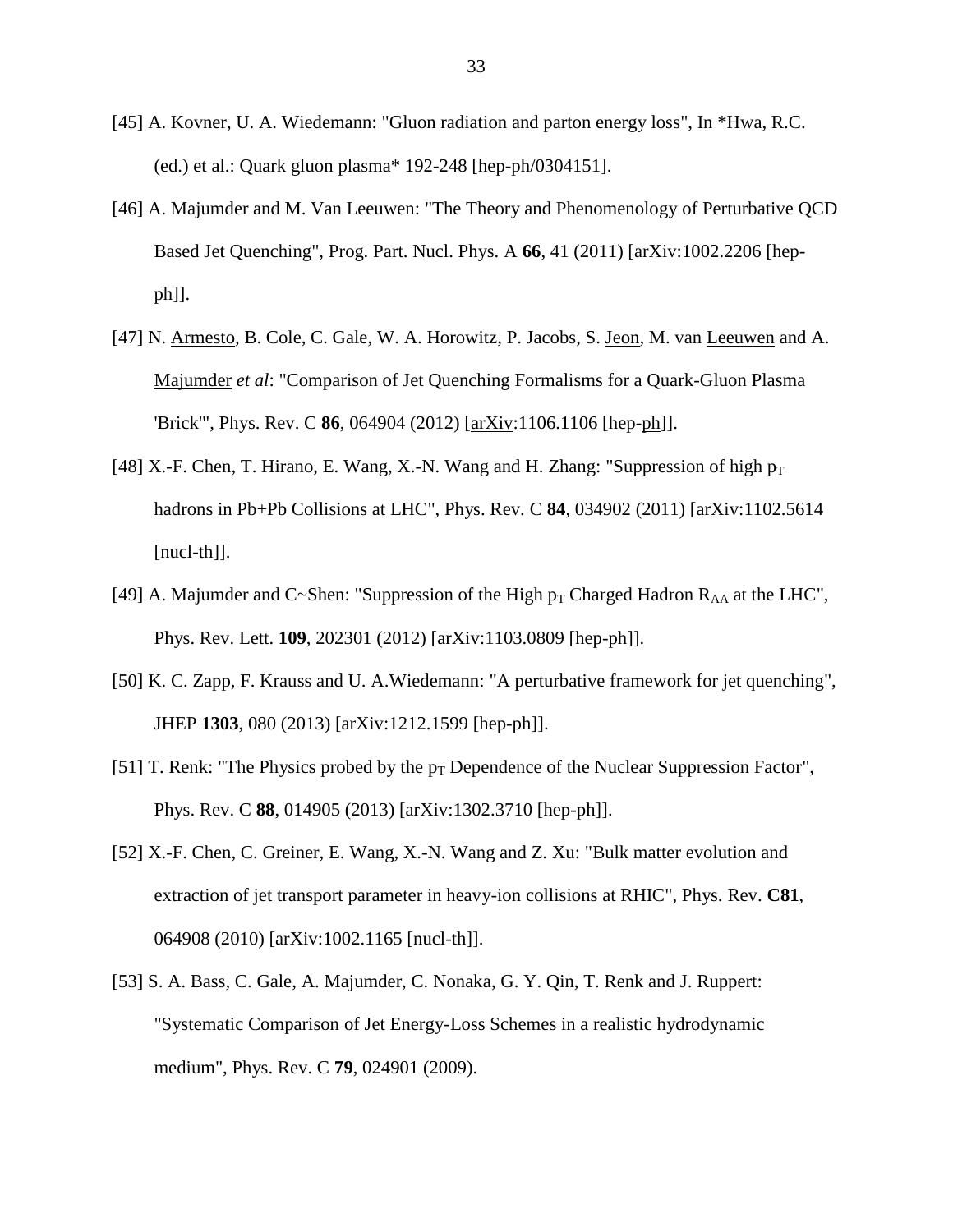- [54] N. Armesto, M. Cacciari, T. Hirano, J. L. Nagle and C. A. Salgado: "Constraint fitting of experimental data with a jet quenching model embedded in a hydrodynamical bulk medium", [arXiv:0907.0667 [hep-ph].
- [55] H. Song and U. W. Heinz: "Suppression of elliptic flow in a minimally viscous quark-gluon plasma", Phys. Lett. B **658**, 279 (2008) [arXiv:0709.0742 [nucl-th]].
- [56] H. Song and U. W. Heinz: "Causal viscous hydrodynamics in 2+1 dimensions for relativistic heavy-ion collisions", Phys. Rev. C **77**, 064901 (2008) [arXiv:0712.3715 [nuclth]].
- [57] Z. Qiu, C. Shen and U. Heinz: "Hydrodynamic elliptic and triangular flow in Pb-Pb collisions at  $\sqrt{s} = 2.76$ ATeV", Phys. Lett. B **707**, 151 (2012) [arXiv:1110.3033 [nucl-th]].
- [58] Z. Qiu and U. Heinz: "Hydrodynamic event-plane correlations in Pb+Pb collisions at  $\sqrt{s}$  = 2.76 TeV", Phys. Lett. B **717**, 261 (2012).
- [59] A. Das and T. Ferbel: "Introduction to Nuclear and Particle Physics" 2nd edition, World Scientific Singapore, 2003.
- [60] M. Gell-Man, Y. Ne'eman: "The Eightfold Way", Westview Press Boulder CO, 2000.
- [61] K. Krane: "Introductory Nuclear Physics", Wiley Canada, 1988.
- [62] R Dunlap: "The Physics of Nuclei and Particles", Brooks/Cole, Canada, 2004.
- [63] M. K. Sundaresan: "Handbook of Particle Physics", CRC Press, Boca Raton, FL, 2001.
- [64] A. Majumder: "Jet modification in the next decade: a pedestrian outlook", Pramana
- [65] R. Baier and Y. Mehtar-Tani:"Jet quenching and broadening: the transport coefficient  $\hat{q}$  in an isotropic plasma", Phys.Rev.C**78**:064906 (2008) [arXiv:0806.0954v1].
- [66] R. J. Fries: "Higher twist effects in nuclei", [arXiv:hep-ph/0201311v1].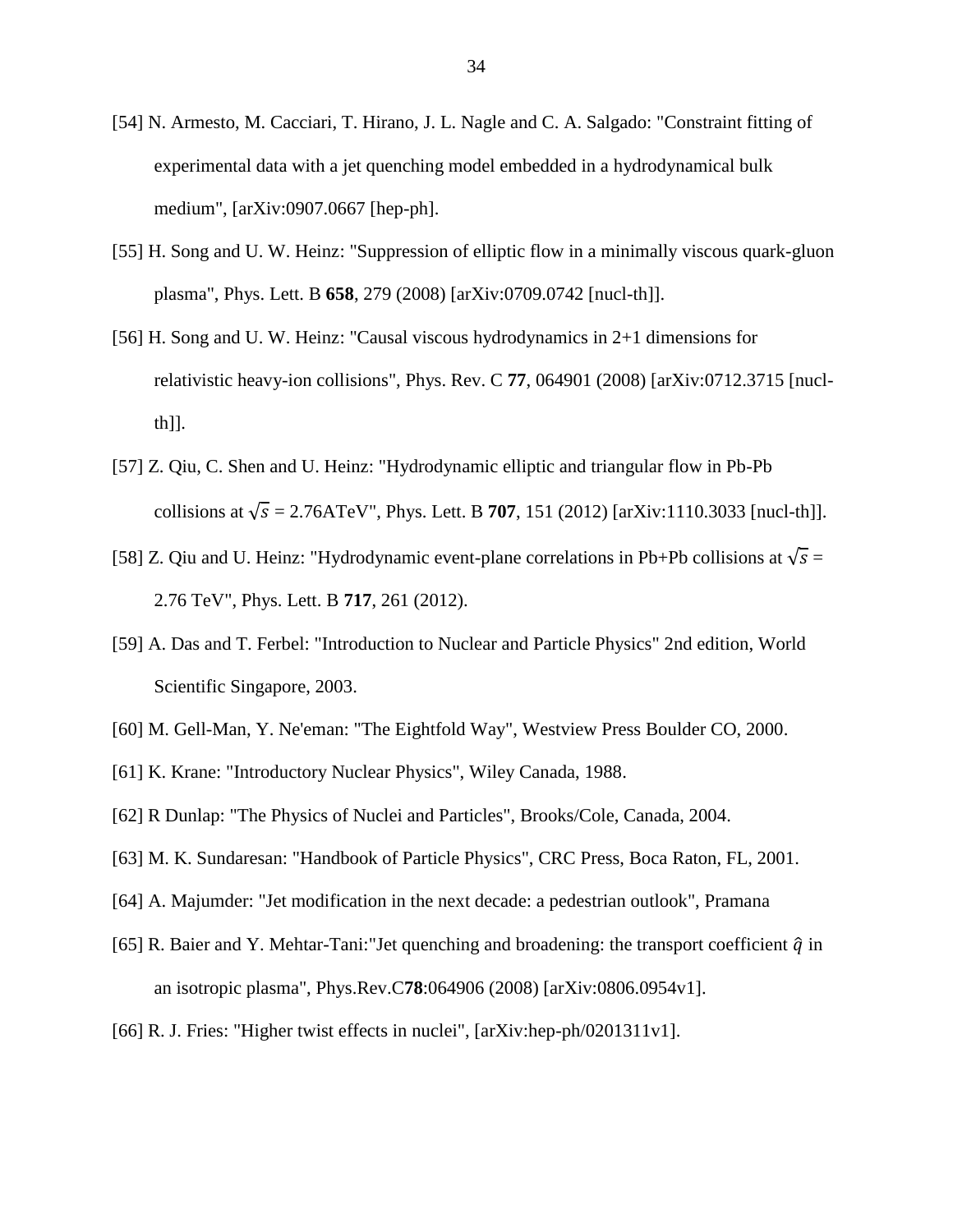- [67] A.~Majumder: "Hard collinear gluon radiation and multiple scattering in a medium", Phys. Rev. D **85**, 014023 (2012) [arXiv:0912.2987 [nucl-th]].
- [68] J. C. Collins, D. E. Soper and G. F. Sterman: "Factorization For Short Distance Hadron Hadron Scattering", Nucl. Phys. B **261**, 104 (1985); \*\*Note that factorization has never been proven in heavy-ion collisions to the same level of rigor as in particle collisions, however see J. W. Qiu and G. F. Sterman, "Power corrections to hadronic scattering. 2. Factorization", Nucl. Phys. B **353**, 137 (1991).
- [69] G. Altarelli and G. Parisi: "Asymptotic Freedom in Parton Language", Nucl. Phys. B **126**, 298 (1977).
- [70] A. Majumder: "The in-medium scale evolution in jet modification", [arXiv:0901.4516 [nucl-th].
- [71] A. Idilbi and A. Majumder: Extending Soft-Collinear-Effective-Theory to describe hard jets in dense QCD media", Phys. Rev. D **80**, 054022 (2009) [arXiv:0808.1087 [hep-ph]].
- [72] A. Majumder: "Calculating the jet quenching parameter  $\hat{q}$  in lattice gauge theory", Phys. Rev. C **87**, no. 3, 034905 (2013) [arXiv:1202.5295 [nucl-th]].
- [73] A. Majumder, C. Nonaka and S. A. Bass: "Jet modification in three dimensional fluid dynamics at next-to-leading twist", Phys. Rev. C **76**, 041902 (2007) [nucl-th/0703019].
- [74] C. Shen, U. Heinz, P. Huovinen and H. Song: "Systematic parameter study of hadron spectra and elliptic flow from viscous hydrodynamic simulations of Au+Au collisions at  $\sqrt{s_{NN}}$  = 200 GeV", Phys. Rev. C **82** 054904 (2010) [arXiv:1010.1856 [nucl-th]].
- [75] C. Shen, U. Heinz, P. Huovinen and H. Song: "Radial and elliptic flow in Pb+Pb collisions at the Large Hadron Collider from viscous hydrodynamic", Phys. Rev. C **84**, 044903  $(2011)$  [arXiv:1105.3226 [nucl-th]].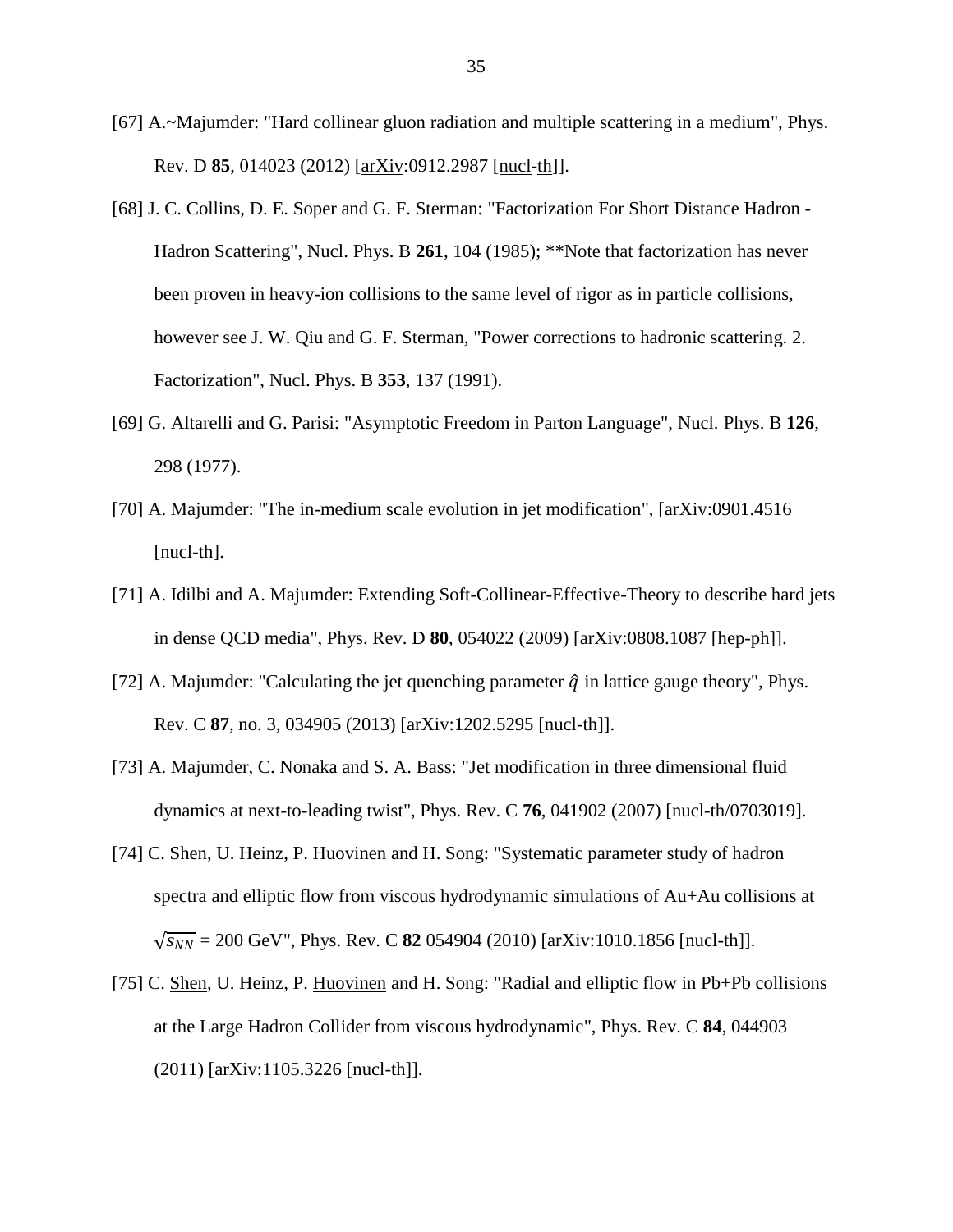- [76] A. Adare *et al*. [PHENIX Collaboration]: "Neutral pion production with respect to centrality and reaction plane in Au+Au collisions at  $\sqrt{s_{NN}}$  = 200 GeV", [arXiv:1208.2254 [nucl-ex]].
- [77] K. Burke, A. Buzzatti, N. Chang, C. Gale, M. Gyulassy, U. Heintz, S. Jeon, A. Majumder, B. Muller, G.Y. Qin, B. Schenke, C Shen, X.N. Wang, J. Xu, C. Young, H. Zhang [JET Collaboration]: "Extracting jet transport coefficient from jet quenching at RHIC and LHC", Phys. Rev. C (In Press), [arXiv:1312.5003v2 [nucl-th]] (2013).
- [78] P. Huovinen and P. Petreczky: "QCD Equation of State and Hadron Resonance Gas", Nucl. Phys. A **837**, 26 (2010) [arXiv:0912.2541 [hep-ph]].
- [79] W. T. Deng and X. N. Wang: "Multiple Parton Scattering in Nuclei: Modified DGLAP Evolution for Fragmentation Functions", Phys. Rev. C **81**, 024902 (2010). [arXiv:0910.3403 [hep-ph]]
- [80] P. B. Arnold and W. Xiao: "High energy jet quenching in weakly-coupled quark-gluon plasmas", Phys. Rev. D **78**, 125008 (2008). [arXiv:0810.1026 [hep-ph]]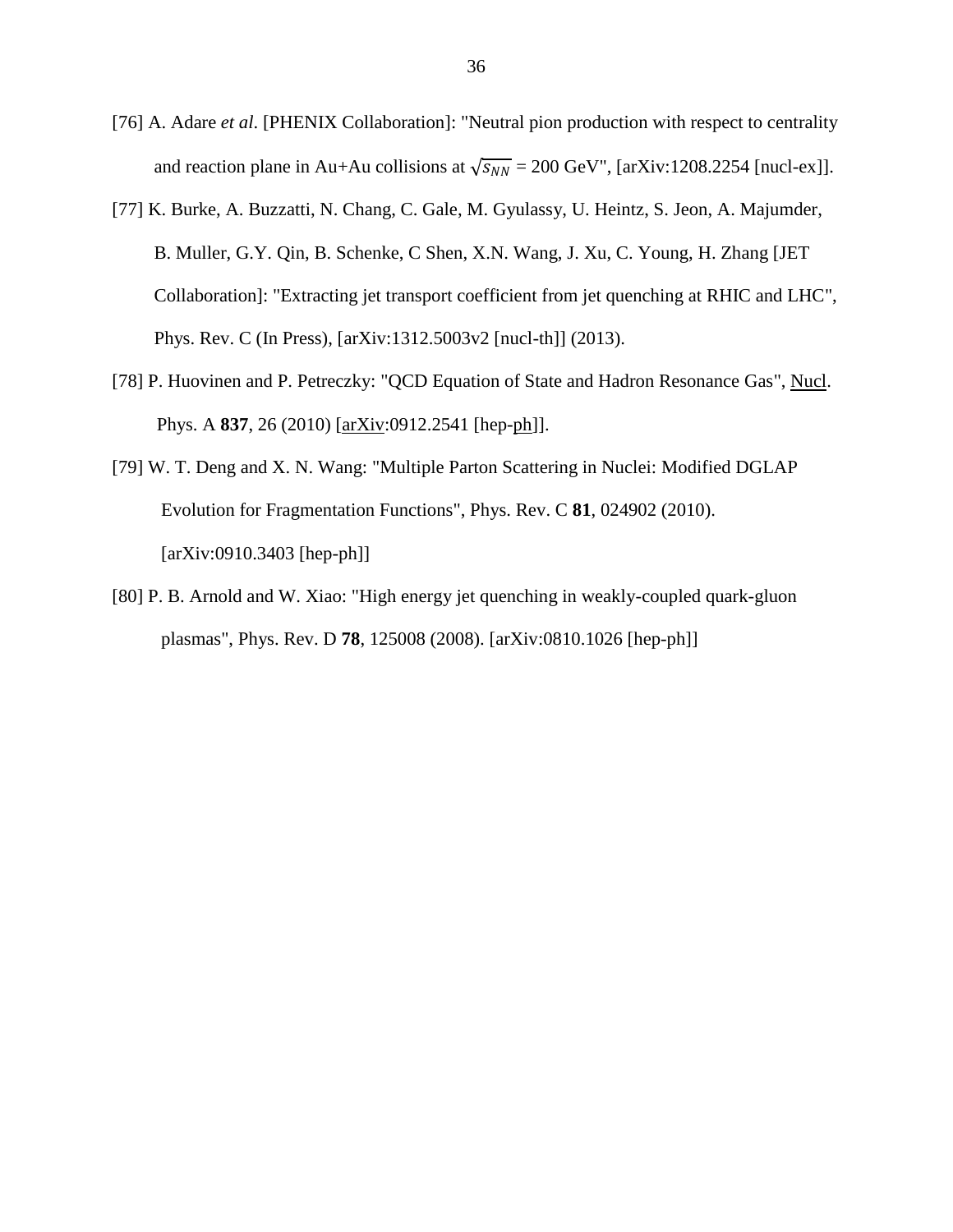#### **ABSTRACT**

## **DETERMINATION OF JET TRANSPORT PARAMETERS AND THEIR TEMPERATURE DEPENDENCE IN HEAVY-ION COLLISIONS**

by

## **KAREN MARIE BURKE**

#### **August 2014**

**Advisor:** Dr. Abhijit Majumder

**Major:** Physics

**Degree:** Master of Science

In the continuing effort to describe properties of the quark-gluon plasma, energy loss is studied through leading order higher twist calculations of high transverse momentum single hadron suppression. Input of several values for the jet transport parameter  $\hat{q}$  were used at  $p_T$ ranges of ~5-20 GeV at RHIC and ~10-100 GeV at LHC, with collision centrality of 0-5%. The results of the calculations are then compiled and compared with experimental data to determine the best fit value for  $\hat{q}$ .